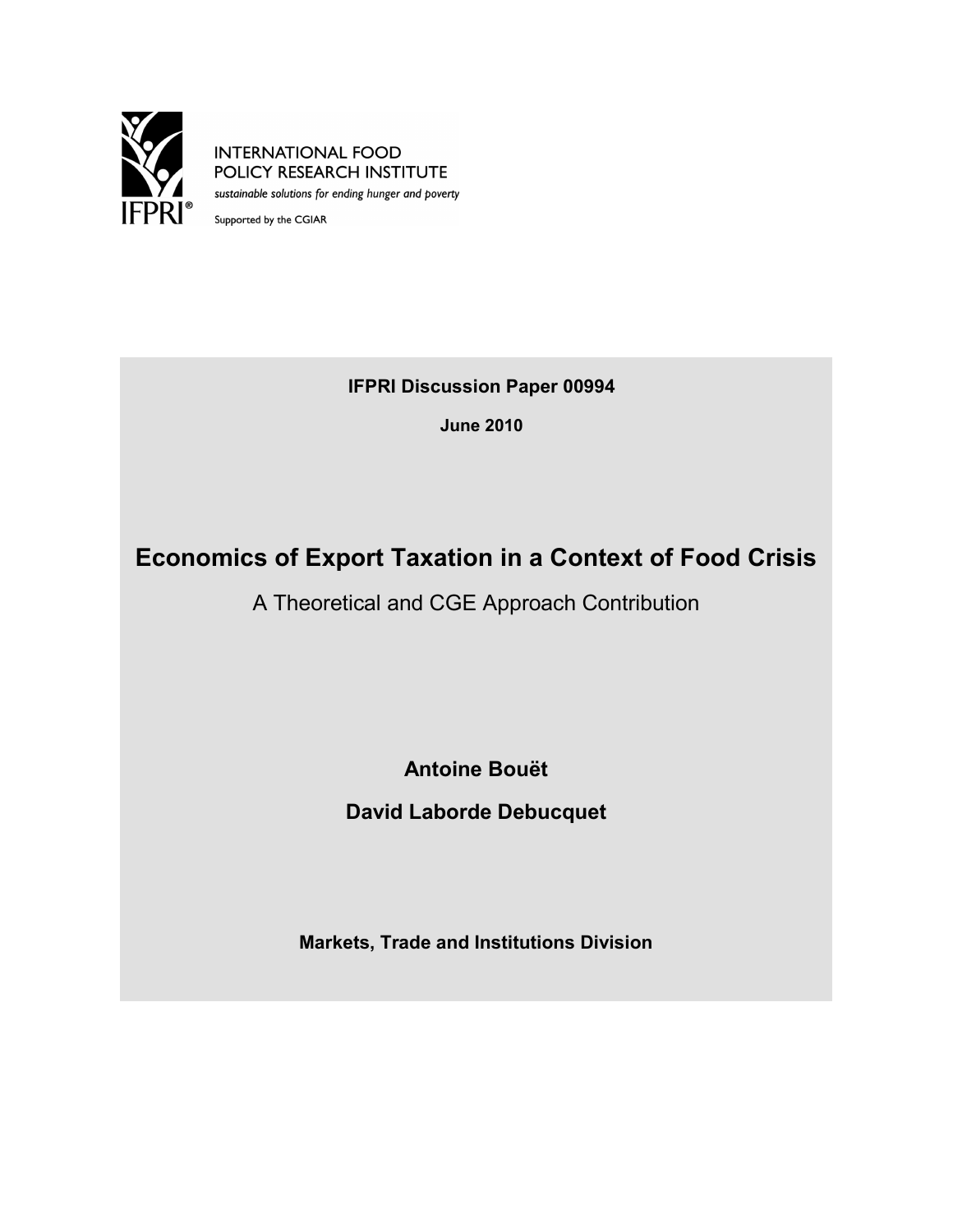### **INTERNATIONAL FOOD POLICY RESEARCH INSTITUTE**

The International Food Policy Research Institute (IFPRI) was established in 1975. IFPRI is one of 15 agricultural research centers that receive principal funding from governments, private foundations, and international and regional organizations, most of which are members of the Consultative Group on International Agricultural Research (CGIAR).

### **PARTNERS AND CONTRIBUTORS**

IFPRI gratefully acknowledges the generous unrestricted funding from Australia, Canada, China, Denmark, Finland, France, Germany, India, Ireland, Italy, Japan, the Netherlands, Norway, the Philippines, South Africa, Sweden, Switzerland, the United Kingdom, the United States, and the World Bank.

#### **AUTHORS**

**Antoine Bouët, International Food Policy Research Institute** Senior Research Fellow, Markets, Trade and Institutions Division [a.bouet@cgiar.org](mailto:a.bouet@cgiar.org)

**David Laborde Debucquet, International Food Policy Research Institute** Research Fellow, Markets, Trade and Institutions Division [d.laborde@cgiar.org](mailto:d.laborde@cgiar.org)

#### **Notices**

 $2$  IFPRI Discussion Papers contain preliminary material and research results. They have been peer reviewed, but have not been subject to a formal external review via IFPRI's Publications Review Committee. They are circulated in order to stimulate discussion and critical comment; any opinions expressed are those of the author(s) and do not necessarily reflect the policies or opinions of IFPRI.

Copyright 2010 International Food Policy Research Institute. All rights reserved. Sections of this material may be reproduced for personal and not-for-profit use without the express written permission of but with acknowledgment to IFPRI. To reproduce the material contained herein for profit or commercial use requires express written permission. To obtain permission, contact the Communications Division at ifpri-copyright@cgiar.org.

<sup>&</sup>lt;sup>1</sup> Effective January 2007, the Discussion Paper series within each division and the Director General's Office of IFPRI were merged into one IFPRI–wide Discussion Paper series. The new series begins with number 00689, reflecting the prior publication of 688 discussion papers within the dispersed series. The earlier series are available on IFPRI's website at [http://www.ifpri.org/publications/results/taxonomy%3A468.](http://www.ifpri.org/publications/results/taxonomy%3A468)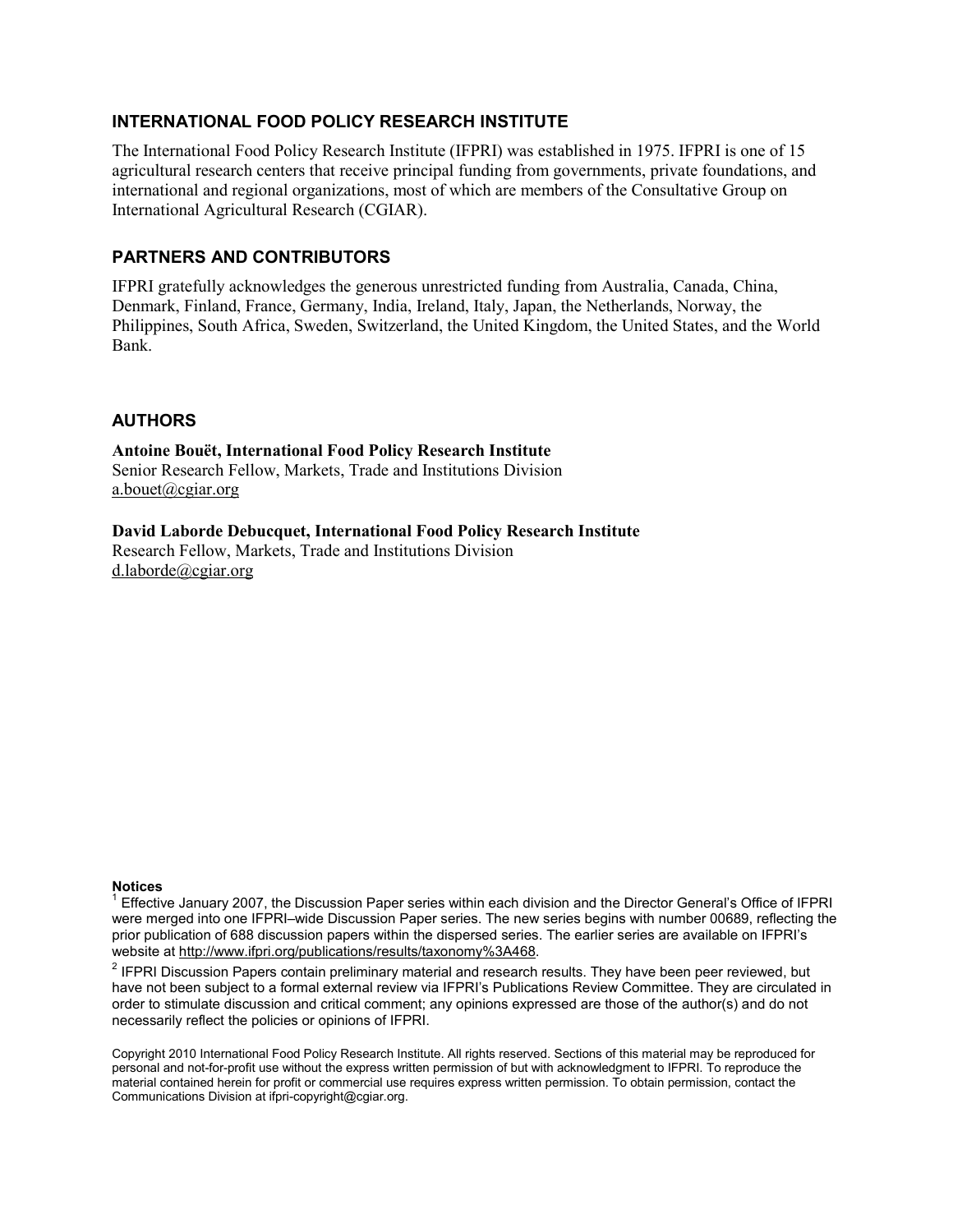# **Contents**

| Abstract                                                                                                                                          | $\mathbf{V}$ |
|---------------------------------------------------------------------------------------------------------------------------------------------------|--------------|
| Acknowledgments                                                                                                                                   | vi           |
| 1. Introduction                                                                                                                                   |              |
| 2. The Economics of Export Taxation: A Partial Equilibrium Analysis                                                                               | 3            |
| 3. The Economics of Export Taxation in the Context of a Food Crisis: A General Equilibrium<br>Analysis                                            |              |
| 4. An Illustration of the Adoption of Export Taxes on Agricultural Commodities and Their<br>Effects through the MIRAGE Model of the World Economy | 12           |
| 5. Concluding Remarks                                                                                                                             | 18           |
| Appendix: Supplementary Tables                                                                                                                    | 20           |
| References                                                                                                                                        | 23           |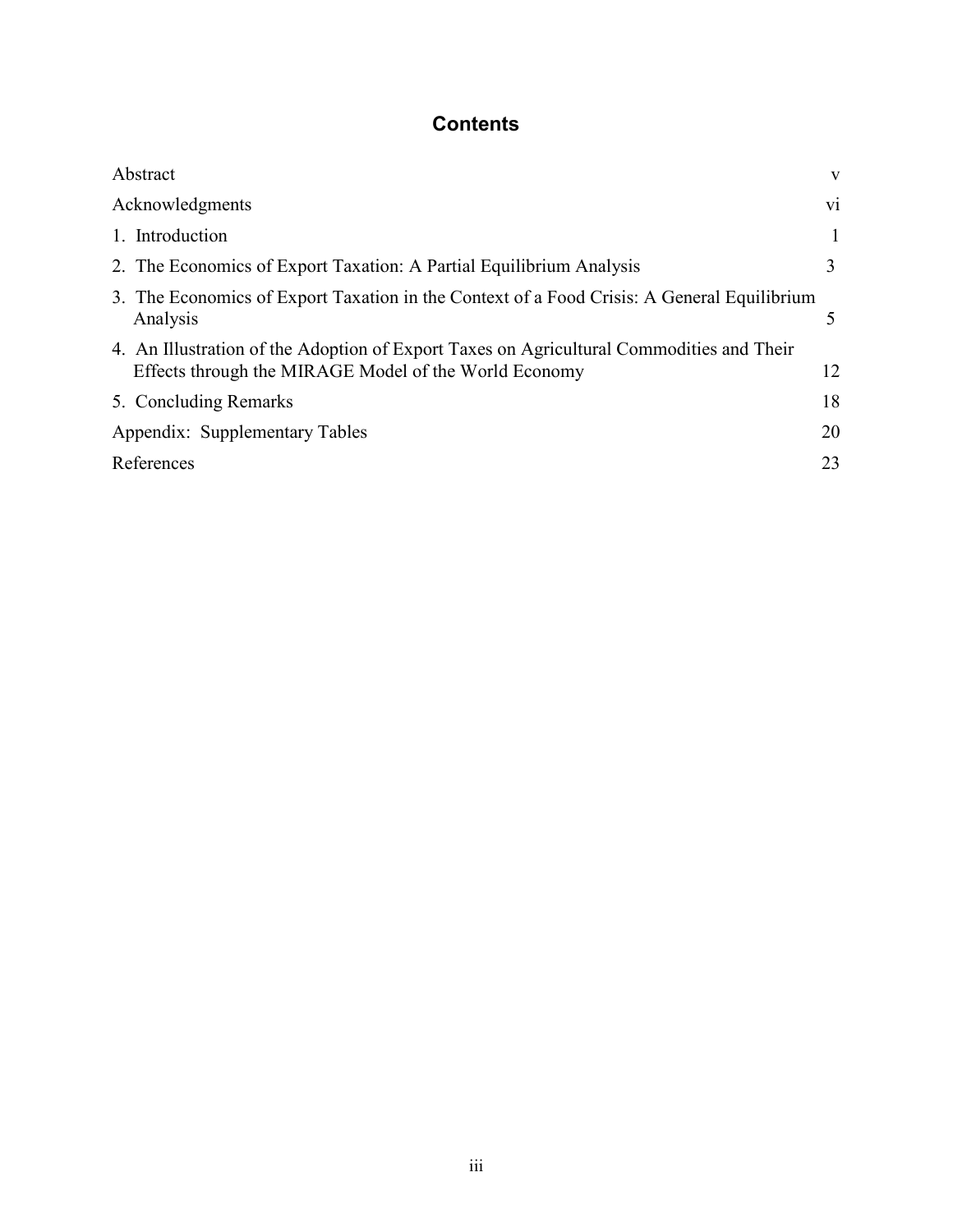# **List of Tables**

| 1. Geographic decomposition                                                   | 12 |
|-------------------------------------------------------------------------------|----|
| 2. Sector decomposition                                                       | 13 |
| 3. Scenarios                                                                  | 14 |
| 4. Additional import taxes                                                    | 15 |
| 5. Additional export taxes                                                    | 16 |
| 6. World prices (% changes compared to reference situation)                   | 16 |
| A.1. Implementation of export restrictions during the food crisis (2006–2008) | 20 |
| A.2. Export restrictions in effect today (nonexhaustive list)                 | 22 |

# **List of Figures**

| 1. A partial equilibrium analysis of an export tax                                         |    |
|--------------------------------------------------------------------------------------------|----|
| 2. A general equilibrium analysis of export tax and import tax under domestic price target | 10 |
| 3. Welfare impact of various scenarios (% changes compared to reference situation)         |    |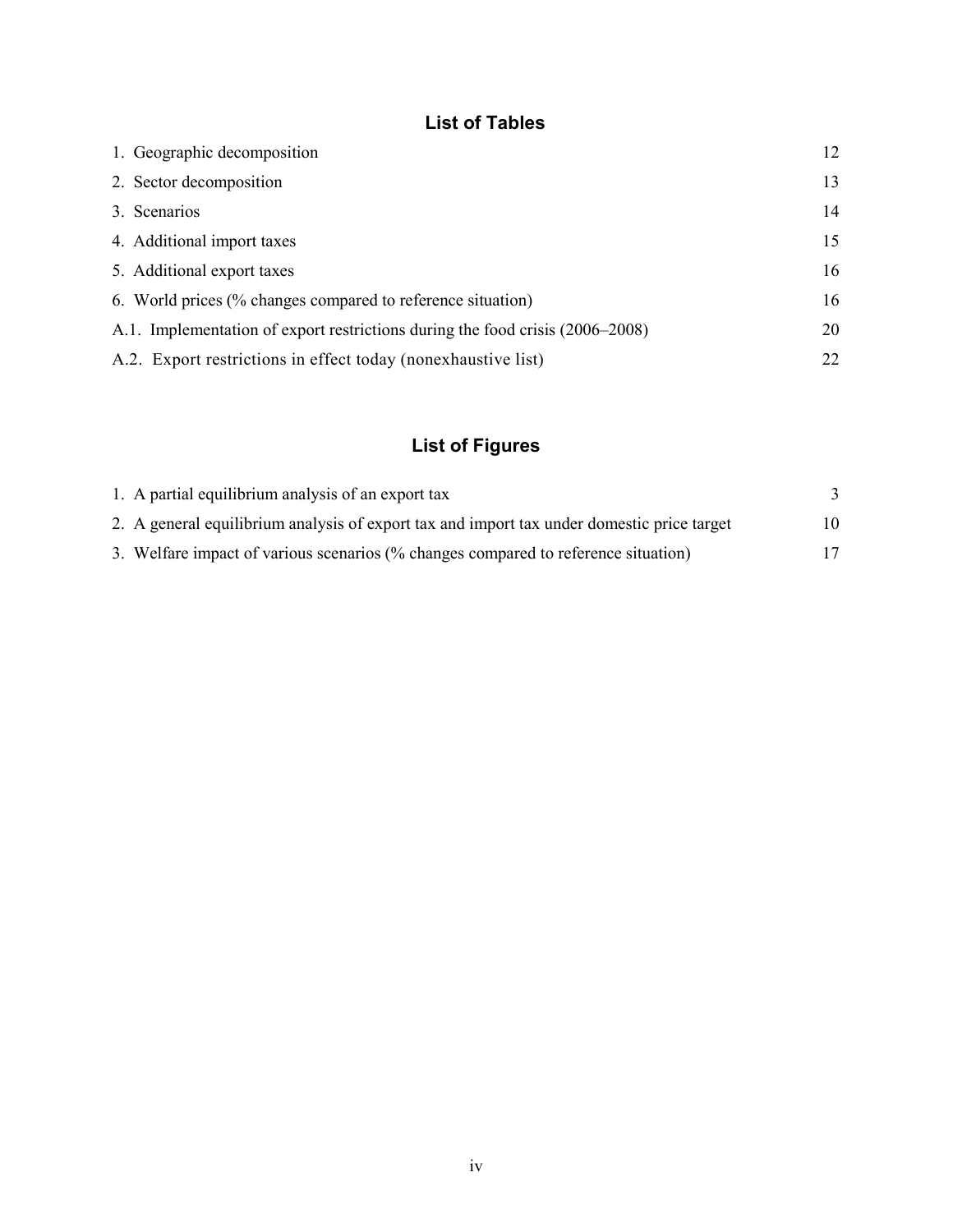## **ABSTRACT**

This paper aims to assess the rationales for the use of export taxes, in particular in the context of a food crisis. First, we summarize the effects of export taxes using both partial and general equilibrium theoretical models. When large countries have an objective of constant food domestic prices, in the event of an increase in world agricultural prices the optimal response is to decrease import tariffs in net foodimporting countries and to increase export tariffs in net food-exporting countries. The latter decision is welfare improving while the former is welfare reducing: it is the price to pay to get domestic food prices constant. Small countries are harmed by both decisions. Second, we illustrate the costs of a lack of cooperation in and regulation of (binding process) such policies in a time of crisis using a global computable general equilibrium (CGE) model illustration, mimicking the mechanisms that have appeared during the recent food price surge. We conclude with a call for international regulation, in particular because small net food-importing countries may be substantially harmed by these beggar-thy-neighbor policies that amplify the already negative impact of the food crisis.

#### **Keywords: export taxes, food crisis, optimum tariff, computable general equilibrium**

JEL classification: F13, F15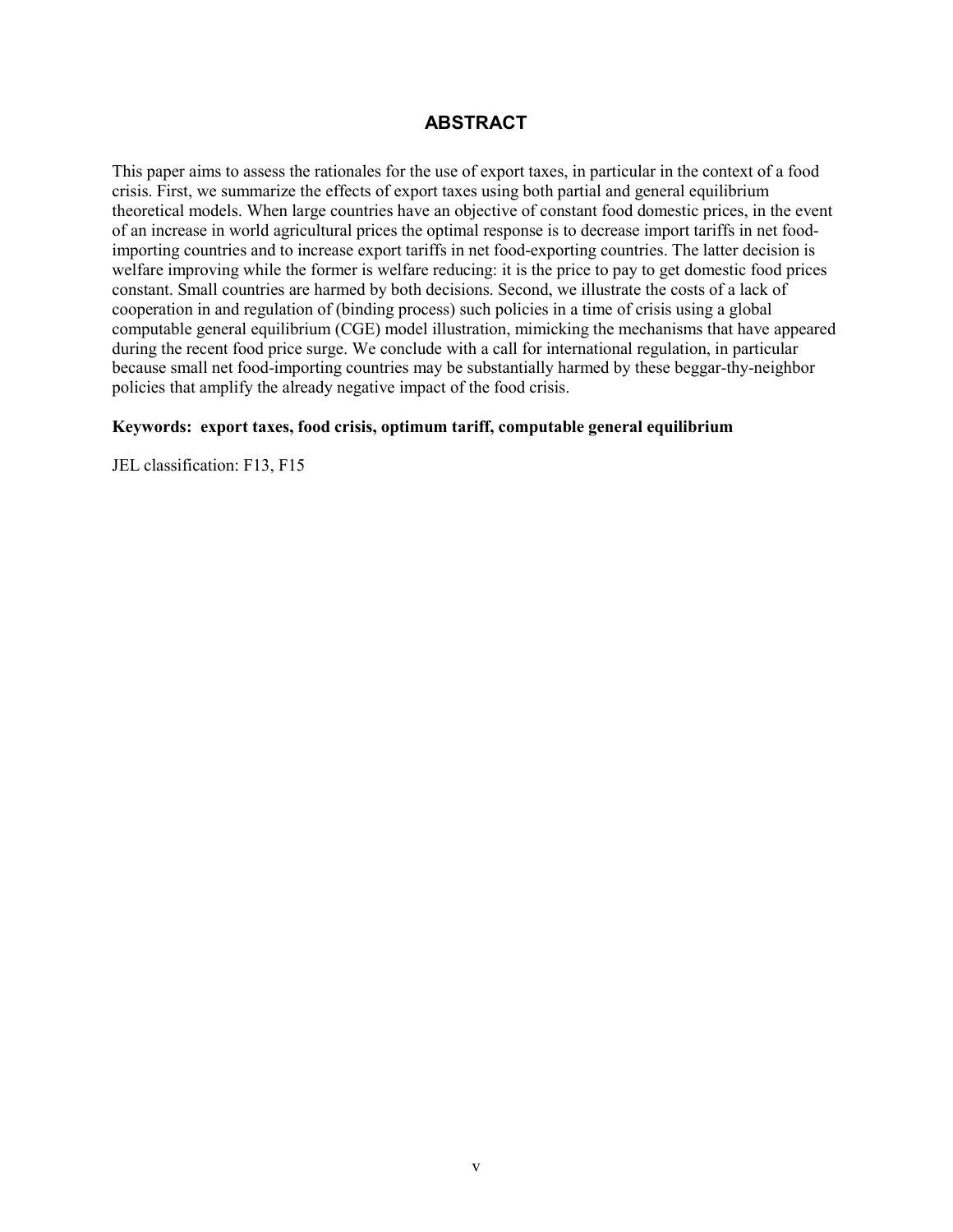## **ACKNOWLEDGMENTS**

The authors would like to thank the participants in the workshop organized at OECD, on October 30th, 2009, and in particular Jeonghoi Kim, David Tarr and Franck Von Tongeren for useful comments on an earlier version. Financial support from the William and Flora Hewlett Foundation is gratefully acknowledged.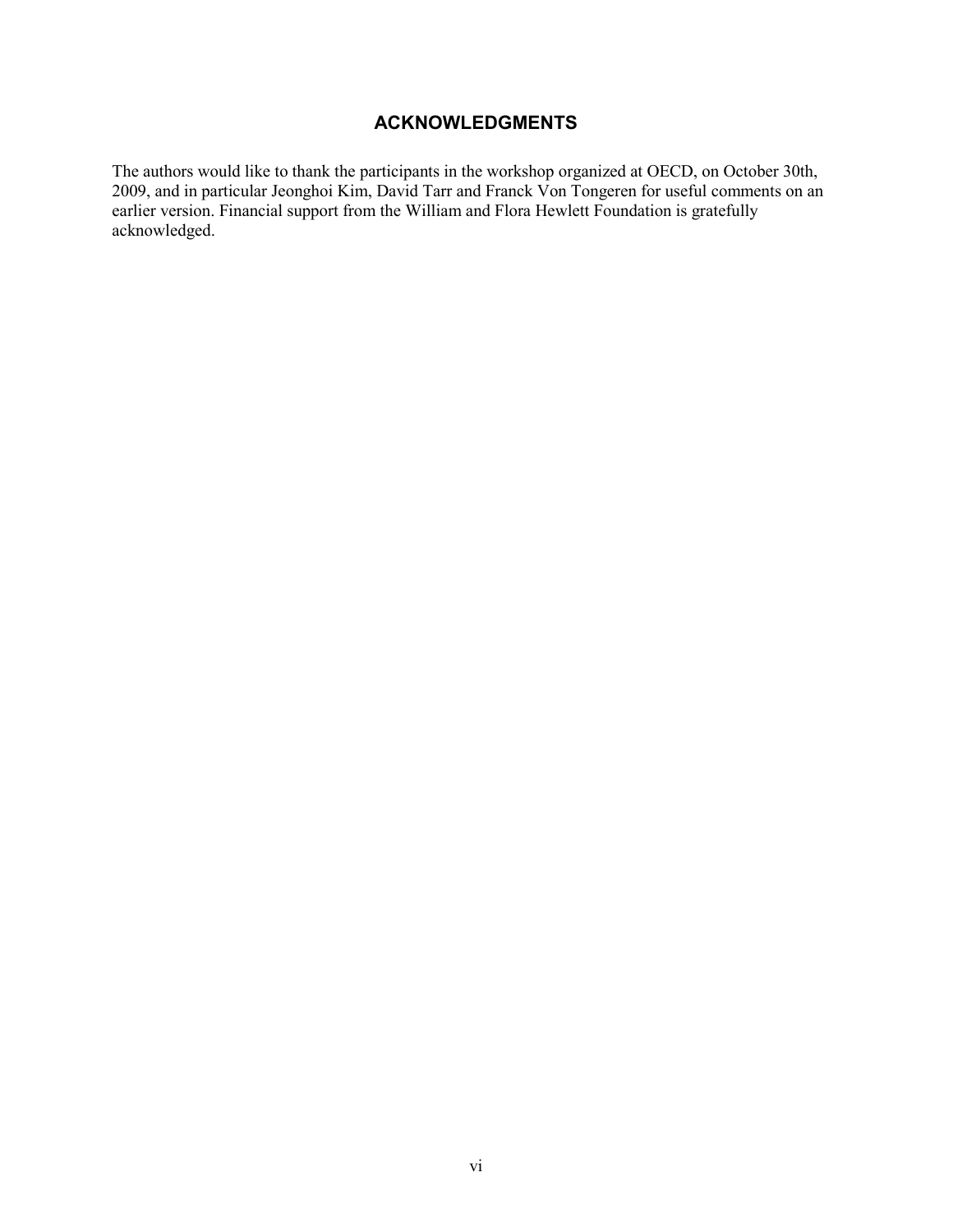## **1. INTRODUCTION**

The nature of the world trading system is deeply mercantilist. Consequently, policy decisions are usually aimed at increasing exports and/or decreasing imports, and governments frequently implement import taxes and export subsidies. Export taxes and export restrictions, however, are policy instruments that appear much more difficult to understand than import tariffs.

Nevertheless, export restrictions are a common practice. For instance, some developing countries implemented export taxes and export restrictions during the recent food crisis (2006–2008): Bangladesh, Brazil, Cambodia, China, Egypt, India, Madagascar, Nepal, Thailand, and Vietnam on rice, and Argentina, India, Kazakhstan, Nepal, and Pakistan on wheat (see Table A.1 in appendix).

Beyond crisis periods, export restrictions are, in fact, trade measures that are permanently adopted by countries throughout the world. In 2004 Piermartini noted that approximately one-third of World Trade Organization (WTO) members impose export duties. She gave the examples of export taxes implemented by Indonesia on palm oil; by Madagascar on vanilla, coffee, pepper, and cloves; by Pakistan on raw cotton; by the Philippines on copra and coconut oil; by Indonesia on palm oil; and by the European Union on wheat (see Table A.2 in appendix).

Economic analysis provides several rational justifications for using these instruments:

- i. *Terms-of-trade justification.* This is perhaps the most important justification. By restricting its exports, a country that supplies a significant share of the world market in a commodity can raise the world price of that commodity. This implies an improvement in that country's terms of trade. The reasoning behind this argument is very similar to the optimum tariff argument (Bickerdike 1906; Johnson 1953), which states that by implementing a tariff on its imports, a "large" country can significantly decrease the demand for a commodity that it imports; this therefore leads to a decrease in the commodity's world price, which is again an improvement in the terms of trade. Rodrik (1989) derives an optimal tax structure, with taxes differentiated by domestic exporting firms, and shows that it depends on foreign demand elasticity and the size distribution of firms. Eaton and Grossman (1986) study the use of export taxes but focus on the profit-shifting argument and less on the terms-of-trade argument.
- ii. *Food security and final consumption price.* By creating a wedge between the world price and the domestic price, a government can lower the latter by reorienting domestic supply toward the domestic market. Piermartini (2004) provides the example of the Indonesian government imposing export taxes on palm oil products, including crude and palm cooking oil, in 1994, as it considered cooking oil an "essential" commodity. This rationale was often used during the food crisis of 2006–2008 by governments to justify the implementation of export taxes and other forms of export restrictions.
- iii. *Intermediate consumption price.* Export taxes on primary commodities (especially unprocessed ones) work as an indirect subsidy to higher-value-added manufacturing or processing industries by lowering the domestic price of inputs compared to their world nondistorted—price. While the previous justification addresses the use of export taxes to lower price for final consumption, this one is concerned with decreasing prices for intermediate consumption. This justification follows a reasoning that is similar to the theory of effective protection and is noted by Corden (1971). For example, in 1988, Pakistan imposed an export tax on raw cotton in order to stimulate the development of the yarn cotton industry. Export taxes on palm oil are imposed in Indonesia and Malaysia in order to support the development of downstream industry (biodiesel and cooking oil; see Amiruddin 2003).
- iv. *Public receipts.* Export taxes provide revenues to developing countries with limited capacity to rely on domestic taxation. This is a second-best argument because in order to raise a given amount of revenue, the imposition of lump-sum taxes is a first-best policy (Ramsey 1927; Diamond 1975). Deardorff and Rajaraman (2005) demonstrate under a simple partial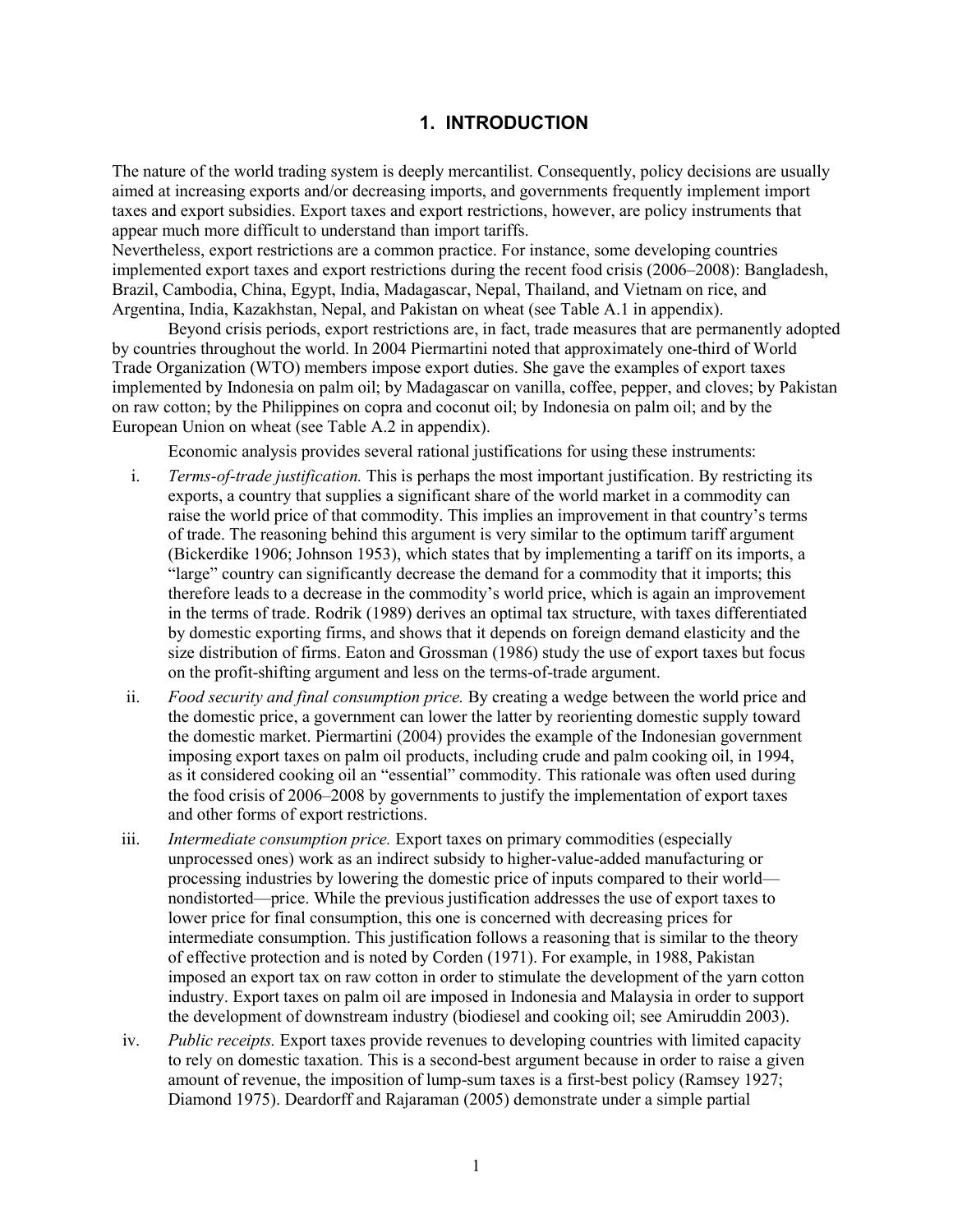equilibrium model, then under general equilibrium, that for a country exporting a (primary) product under monopsony's power, the best available policy may be to tax exports so as to extract some of the profits of the monopsonist; doing so worsens the distortion but increases domestic public receipts to the detriment of monopsony's rents.

- v. *Income redistribution.* Like import tariffs, export taxes are measures that imply redistribution of income to the detriment of domestic producers of the commodity taxed and to the benefit of domestic consumers and public revenues.
- vi. *Stabilization of domestic prices.* In order to stabilize domestic prices for export producers, some developing countries use variable tax rates. Piermartini (2004) provides the example of Papua New Guinea, which established an export tax / subsidy rate for cocoa, coffee, copra, and palm oil equal to one-half the difference between the reference price—calculated as the average of the world price in the previous 10 years—and the actual price for the year.

It appears that countries have a relatively large degree of freedom in the implementation of such taxes, as the WTO does not prohibit export taxes and other forms of export restrictions. More precisely, as stated by Crosby (2008), "general WTO rules do not discipline Members' application of export taxes," but "they can agree—and several recently acceded countries, including China, have agreed—to legally binding commitments in this regard." In addition, the Uruguay Round Agreement on Agriculture stipulates that when implementing a new export restriction, a WTO member must (i) consider the implications of these policies on food security in importing countries, (ii) give notice to the Committee on Agriculture, and (iii) consult with WTO members that have an interest. This agreement does not institute any penalty for countries ignoring the rules. Finally, this form of trade policy does not receive a great deal of attention from the public or the academic establishment.

This paper provides a theoretical and an empirical background contributing to a better understanding of export taxes, in particular in the context of food crises. Sections 2 and 3 provide an analytical framework that can help understand these trade policies better; while Section 2 uses a partial equilibrium framework, Section 3 uses a general equilibrium framework and studies the case of countries with an objective of food security. In Section 4 we use the MIRAGE model to illustrate the potential impact of world price shocks and how countries may react using either increased export taxes and/or reduced import taxes, emphasizing the effects of noncooperative trade policies in this context. Section 5 concludes.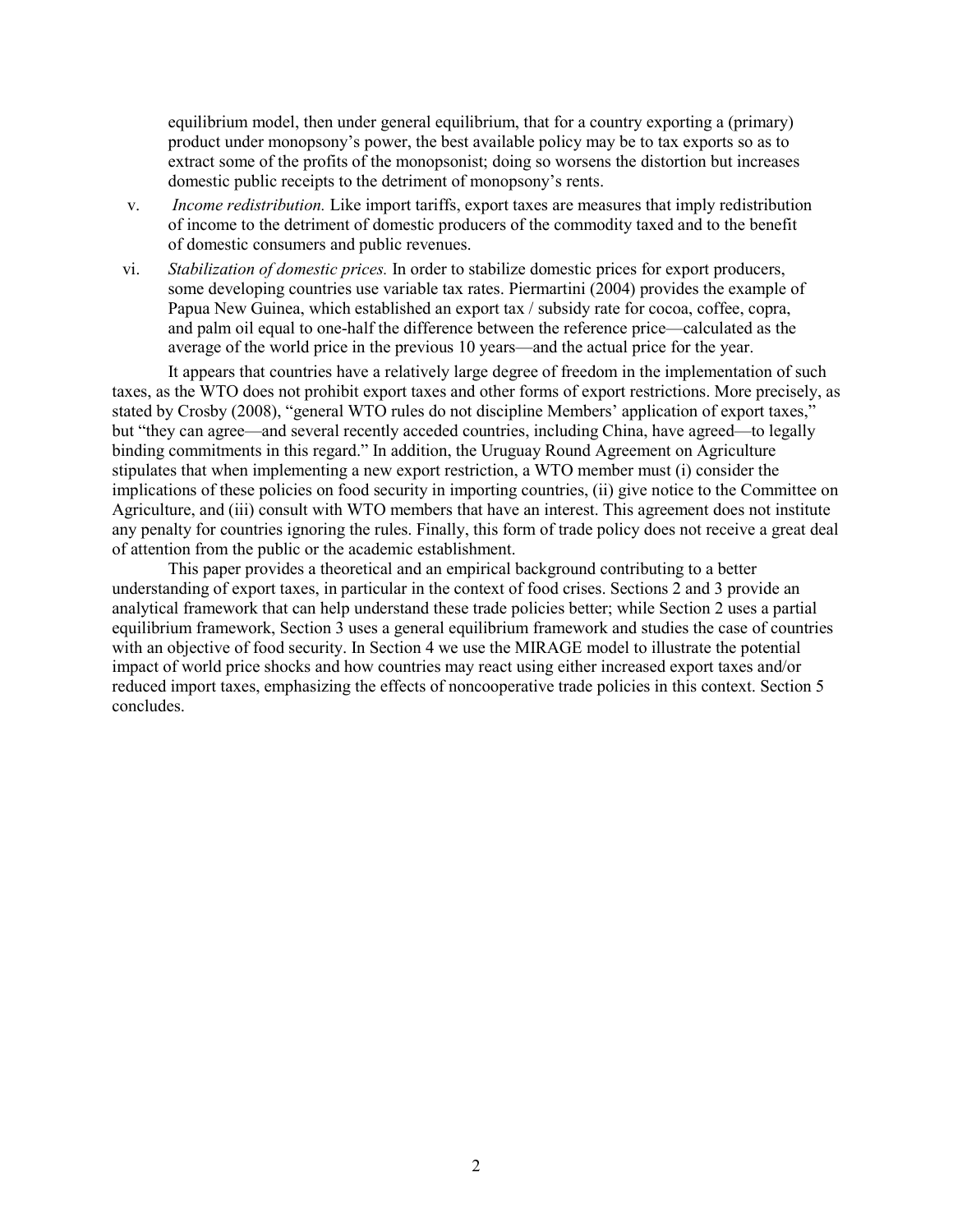## **2. THE ECONOMICS OF EXPORT TAXATION: A PARTIAL EQUILIBRIUM ANALYSIS**

The objective of this section is to provide a simple theoretical framework that enables an understanding of the effects of export restrictions. Figure 1 depicts the impacts of an export restriction imposed by a small country (on the left side) and by a large country (on the right side). The difference between restrictions in small and large countries consists of the impact of a variation in net supply (exports) upon world prices. A change in a small country's exports does not lead to a variation in world prices, as the country is too small to have an influence on world markets. In contrast, when a large country modifies its net supply (level of exports) to the world markets, the quantity is sufficiently large to exert an influence on world prices.





Source: Authors' investigation.

#### **The Case of a Small Country**

Consider first the case of a small country imposing an export tax *t* (defined in specific terms). The initial domestic price is  $p_0$ , while the initial world price is  $\pi_0$ . At these initial prices, domestic demand is  $d_0$  and is less than domestic supply, *x0*, the difference being exported on the world market. As these exports are taxed, at initial prices domestic producers prefer offering their supply on the local market (untaxed) rather than on the world market (taxed). On the domestic market, supply is increased, reducing the domestic price until  $p_1 + t = \pi_0$ , while the world price is, by definition, unchanged. At this level of prices, domestic producers are indifferent between selling their products on local markets and exporting them.

Domestic consumers benefit from this policy, as they consume more  $(d_1 > d_0)$  at a lower price  $(p_1$  $\langle p_0 \rangle$ . Their surplus is increased by the yellow area denoted as *a*.

Domestic producers are hurt by this policy, as they produce and sell less  $(x<sub>l</sub> < x<sub>0</sub>)$  at a lower price  $(p_1 < p_0)$ . Their surplus is reduced by  $(a + b + c + d)$ .

Finally, the export tax increases public revenues by the blue area, denoted as *c*, as the post-tax level of exports is the difference between  $x_l$  and  $d_l$  and as the unit tax is  $\pi_0$ -  $p_l$ .

As a consequence, policymakers should not implement such a policy if it is assumed that one dollar of consumers' surplus has the same value as one dollar of producers' surplus and one dollar of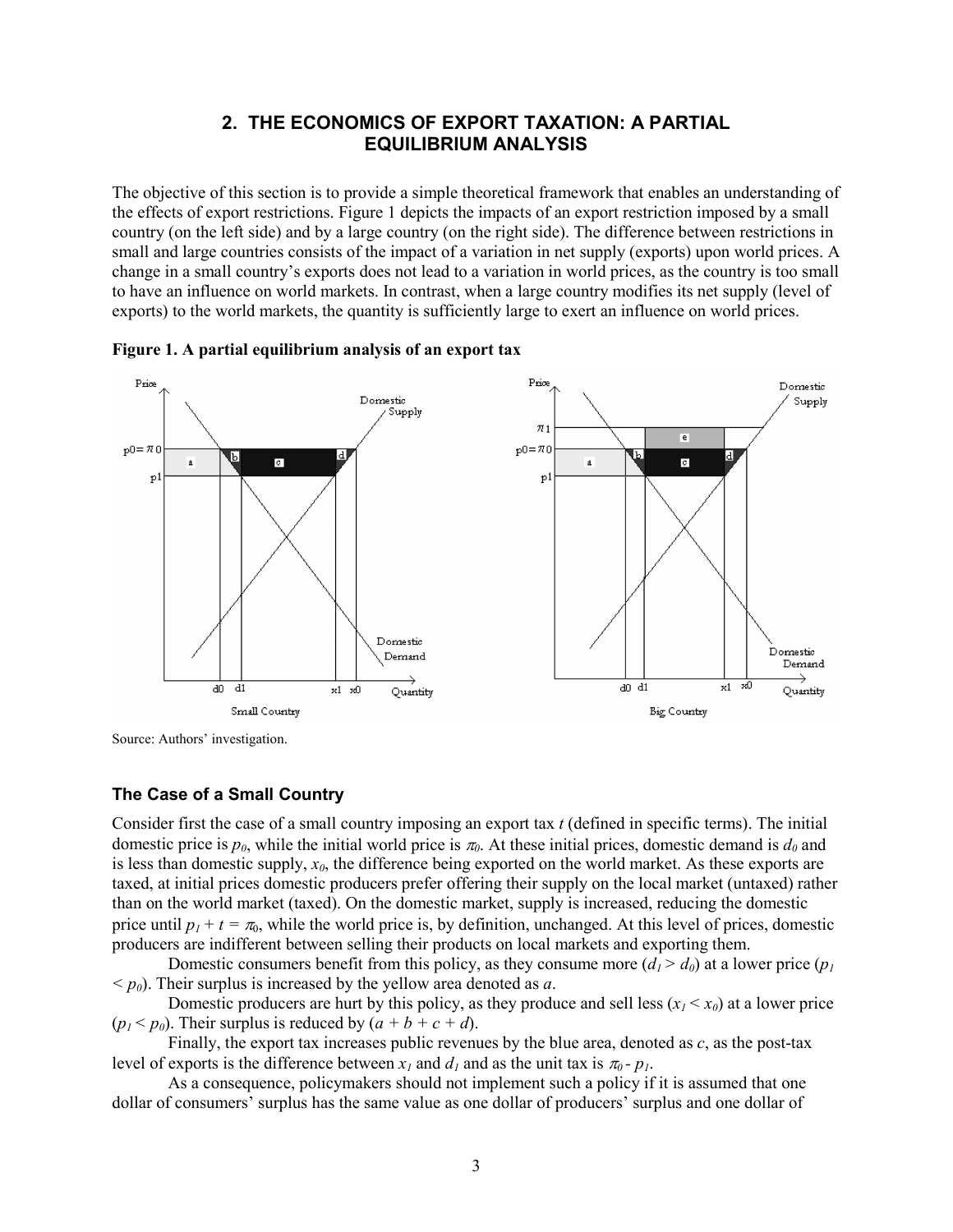public revenue; indeed, an export tax policy is detrimental to a small country, as the loss of producers' surplus  $(a + b + c + d)$  is larger than the gain in consumers' surplus (*a*) and in public revenues (*c*). All these effects sum up to a loss of domestic welfare measured by the red areas  $(b + d)$ , which are equivalent to the Haberger triangles (deadweight losses) in the theory of protectionism.

This policy has distributional effects. For instance, if policymakers have a food security objective that implies a decrease in the domestic price, export taxes are efficient in the sense that they augment domestic consumption and reduce the local consumer price. They increase the surplus of food consumers that may be overweighted in the government function in this case.<sup>[1](#page-9-0)</sup> A consumption subsidy will be a firstorder instrument (more efficient), but it will have a cost for the government. Similarly, if we assume that the government has difficulties raising taxes on other products and/or sources of income (for example, tax on firm profits), the shadow price of the export tax will be superior to unity.<sup>[2](#page-9-1)</sup> Both arguments explain why one dollar of increase in the surplus  $(a + c)$  will be more important for the government than one dollar of inefficiency losses  $(b + d)$ .

### **The Case of a Large Country**

The case of a large country differs in the sense that the world price is affected by the export tax. The reason is that a large country is assumed to export a significant share of world exports, such that if these exports are reduced, world exports are significantly reduced and the world price increases. Consumers' and producers' surpluses are identically affected, but public revenues are augmented by  $(c + e)$  as the world price is raised up to  $\pi_l$ ; the post-tax level of exports is still the difference between  $x_l$  and  $d_l$ , but the unit tax is now  $\pi_1$  -  $p_1$ . This is all the more important, as the implementation of this policy can lead to an augmentation of domestic welfare if the green area denoted by *e* is larger than the sum of the red areas (*b + d*). While *b + d* represents welfare losses coming from these new distortions, *e* represents an improvement in national terms of trade. Final exports  $(x_1 - d_1)$  are sold at  $\pi_1$  and not  $\pi_0$ , with the difference  $(\pi_1 - \pi_0)$  representing a gain in terms of trade for each unit exported. Simultaneously, the same political economy elements are still in play, as domestic consumers and the public budget are favored while domestic producers are hurt by this decision.

It is noteworthy that in the long run, consequences could be different because, as noticed by Mitra and Josling, "producers in the rest of the world will increase their supply in response to higher prices. As a result of increased supply, the price adjusts downward from the short-run level, but still remains above the pre-restriction level" (2009, 11). Therefore, it is quite possible that export restrictions could be beneficial in the short run while having negative consequences in the long run thanks to adjustments in the terms of trade.

Finally, if we consider the case of an export tax on a primary commodity used for intermediate consumption in a manufactured good, the implication is that the export tax decreases the domestic price of the intermediate good under the world price and increases the unit value added in the manufacturing sector. This kind of "degressive export tax structure" (greater than zero on the raw commodity; zero or close to zero on the processed good) exists in Pakistan (raw cotton), China (steel products, metal ore sand, and ferro-alloys), and Indonesia and Malaysia (palm oil). It results in an expansion of the production volume of the manufactured sector to the detriment of the raw commodity in the country that implements it. As stated by Corden (1971), "An export tax on an exportable input reduces its domestic price, and so raises the effective protection for the using industry, irrespective of whether the latter produces an exportable or an importable. Thus a country which exports raw cotton and imposes an export tax on it reduces the costs of its textile industry and hence protects the latter."

<span id="page-9-0"></span> $<sup>1</sup>$  When large net food importers reduce import tariffs or large net food exporters increase export taxes or implement export</sup> prohibitions on food, the objective is clearly to reduce domestic food prices. This policy favors local consumers of food and is at the detrimental of local producers.<br><sup>2</sup> It has also been argued that export taxes on commodities (cocoa, oil) have been administrated in a very convoluted way in

<span id="page-9-1"></span>several developing countries (for example, Côte d'Ivoire) and have fostered corruption, as this resource is less monitored than other taxes paid by local customers/constituencies.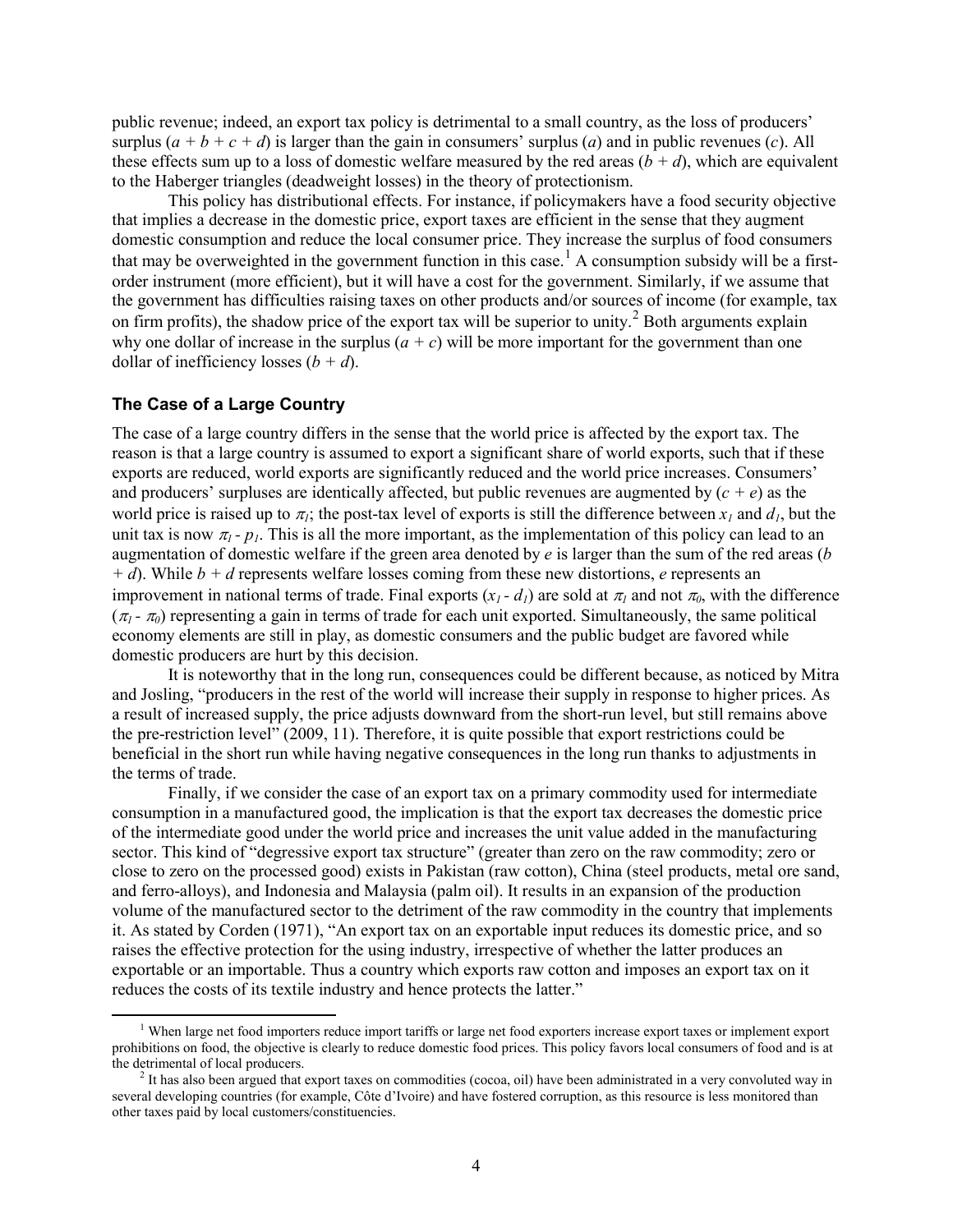## **3. THE ECONOMICS OF EXPORT TAXATION IN THE CONTEXT OF A FOOD CRISIS: A GENERAL EQUILIBRIUM ANALYSIS**

The objective of this section is to provide a more complete theoretical framework in order to understand the effects of export taxation in general equilibrium. We develop a general model of international trade between three countries, two large and one small. The purpose is to understand that as far as a food crisis is concerned, there is a distinction to be made between (i) large food-exporting countries that can increase the world price of the commodity they export while decreasing the domestic price of this commodity, (ii) large food-importing countries that can also have an impact on world prices and accept a deterioration in their terms of trade in order to decrease the domestic price of an agricultural commodity, and (iii) small countries that cannot affect world prices and are harmed by the beggar-thy-neighbor policies of large countries, whether food exporting or food importing. The entire process is a "trade game" with strategic interdependence and decisions on import tariffs and export taxes.

#### **The Model**

We consider a model of international trade between three countries: two are large (called 1 and 2), meaning that they are price makers on the world market, and the third (called 3) small, meaning that it is a price taker. They produce and trade two commodities, the agricultural one (A) and the industrial one (I). Country 1 has a comparative advantage in and exports the agricultural good while it imports the industrial one. In contrast, countries 2 and 3 have a comparative advantage in and export the industrial good while they import the agricultural good. Country *i*'s welfare function is denoted as *Ui*, and the local demand of country *i* for good *k* is  $D_i^k$ ,  $\forall i = 1,2,3$ ;  $\forall k = A$ , I. Let us call  $X_i^k$ ,  $\forall i = 1,2,3$ ,  $\forall k = A$ , I the production of good *k* in country *i*.  $\pi^k$  is the nominal world price of good *k*, and  $p^k_i$  is the nominal local price of good *k* in country *i.*  $\pi$  is the relative price of good A on the world market in terms of industrial good  $p_i$  within country *i*.  $y_i$  is the real income in country *i*, while  $Y_i$  is the nominal income in country *i*.

Let us assume the following:

- i. Technology is given by "well-behaved" production functions.
- ii. Competition is perfect in each country in both product and factor markets.
- iii. Welfare depends only on local consumption of both goods:

$$
U_i = U_i(D_i^A, D_i^I) \text{ with: } \frac{\partial U_i}{\partial D_i^k} > 0, \forall i, \forall k. \tag{1}
$$

- iv. Government selects either an import tariff/subsidy or an export tax/subsidy in order to maximize the national welfare function.
- v. Trade is balanced in each country:

$$
X_{i}^{I} - D_{i}^{I} = \pi \left( D_{i}^{A} - X_{i}^{A} \right)
$$
 (2)

Both sides are positive for  $i = 2$  or 3 and negative for  $i = 1$ .

- i. There is no transportation cost.
- ii. The tariff/export tax revenue is redistributed totally to local agents without losses.

We first derive analytically the effects of an import tariff in countries 2 and 3 and of an export tax in country 1. The reasons we select these instruments will become apparent later. We then determine the optimal policy for each country and conclude.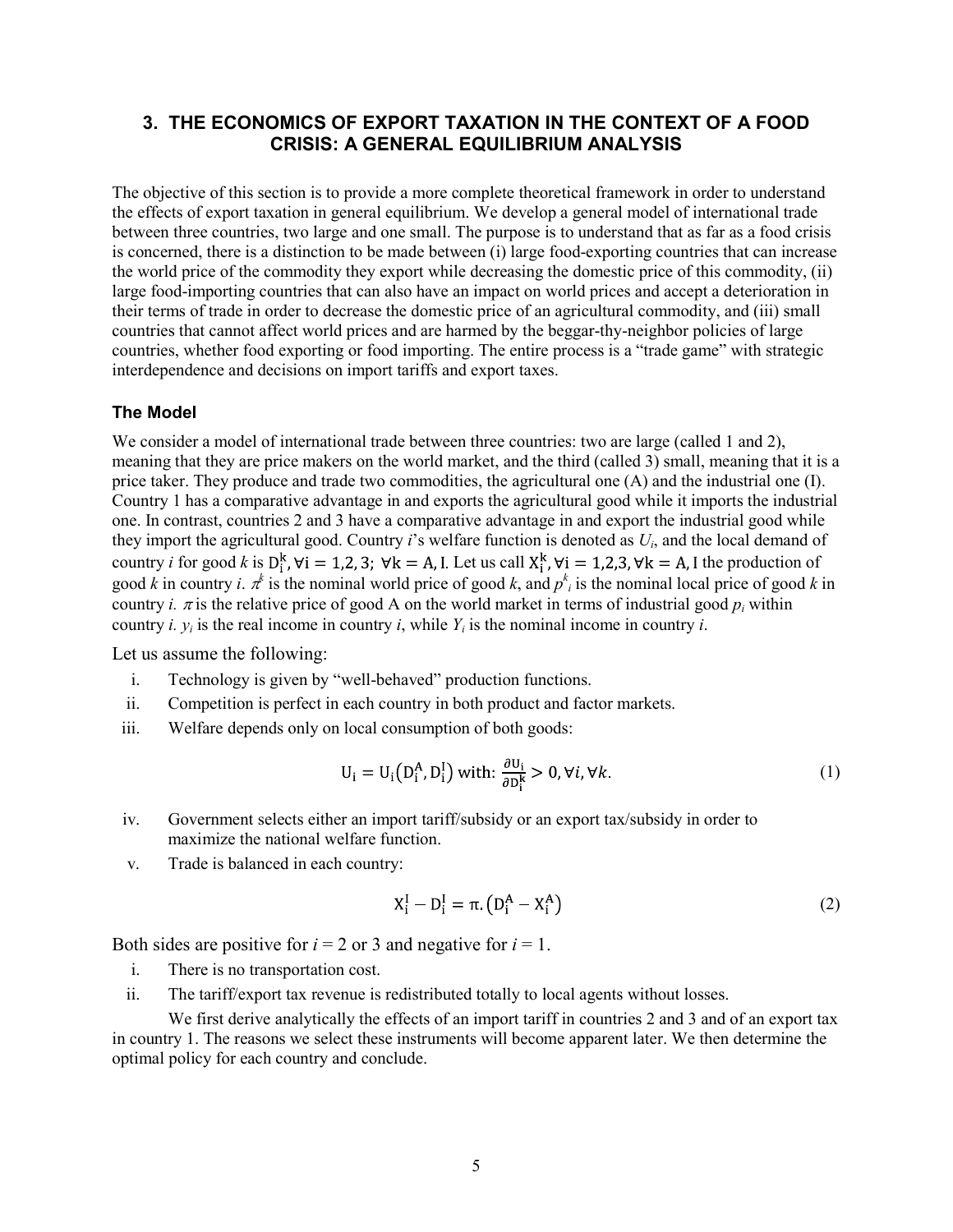#### **An Import Tariff in the Large Food-importing Country**

Let us first consider the traditional case for the impact of a tariff on import demand. In the case of 2, the demand for imports is:

$$
M_2^A = D_2^A(p_2, y_2) - X_2^A(X_2^I(p_2)).
$$
\n(3)

Total differentiation brings:

$$
dM_2^A = \frac{\partial D_2^A}{\partial p_2} (p_2, y_2) dp_2 + \frac{\partial D_2^A}{\partial y_2} (p_2, y_2) dy_2 - \frac{dX_2^A}{dX_2^L} \frac{dX_2^L}{dp_2} dp_2.
$$
 (4)

We have:

;  $\sigma^2$  is the compensated relative price elasticity of demand for agricultural imports in country 2;  $m_2 = p_2 \frac{\partial D_2^A}{\partial y_2} (p_2, y_2)$ ;  $m_2$  is the marginal propensity to spend on agricultural goods in country 2;  $e_2 = -\frac{p_2}{E_2^L} \frac{dX_2^L}{dp_2}$ ;  $e_2$  is related to a relative price elasticity of supply for industrial products in country 2.

Let us find an expression of  $dy_2$ . If  $V_2 = V_2(p_2, Y_2)$  is the maximum utility that can be attained by 2 when the domestic price is  $p_2$  and nominal income is  $Y_2$ , Roy's theorem gives:

$$
D_2^A = -\frac{\frac{\partial V_{2(p_2, Y_2)}}{\partial p_2}}{\frac{\partial V_{2(p_2, Y_2)}}{\partial Y_2}} = -\frac{V_{2p_2}}{V_{2p_2}}
$$
(5)

Therefore:

$$
dy_2 = \frac{dV_2}{V_2V_2} = dY_2 - D_2^A dp_2 = dX_2^I + p_2 \cdot dX_2^A + X_2^A dp_2 + d(\pi t M_2^A) - D_2^A dp_2.
$$
 Since perfect  
commutities, square that the corresponding force has an equation for the matrix  $dY_1 + p_2 dX_2^A = 0$ .

competition ensures that the economy is located on the production frontier:  $dX_2^1 + p_2$ ,  $dX_2^2 = 0$ , we have

$$
dy_2 = -M_2^A \cdot dp_2 + M_2^A d(p_2 - \pi) + \pi t dM_2^A = -M_2^A \cdot d\pi + \pi t dM_2^A \,. \tag{6}
$$

Equation (6) states that in this international trade model, a country's real income is affected either by a change in world prices  $(d\pi < 0$  means that the world price for the agricultural good decreases; this is the good that 2 imports) or a variation in quantities traded (real income increases when trade increases, other things being equal).

Integrating equation (6) and the previous definitions inside (4), we obtain:

$$
\frac{dM_2^A}{M_2^A} = \left\{-\sigma^C_2 \frac{dp_2}{p_2} - \frac{m_2}{1+t} \frac{d\pi}{\pi} - \frac{e_2}{1+t} \frac{dp_2}{p_2}\right\} / d_2 \tag{7}
$$

Where:

 $d_2 = 1 - [m_2t/(1 + t)].$ 

**Result 1**. In the large food-importing country, when imposing a tariff, four mechanisms are at play.

- *i. A substitution effect on domestic consumption: under constant real income, a tariff increase leads to a domestic agricultural price increase, which reduces domestic consumption of the agricultural good in favor of other goods.*
- *ii. A substitution effect on domestic production: under constant real income, a tariff increase leads to a domestic agricultural price increase, which expands domestic production of the agricultural good to the detriment of other goods.*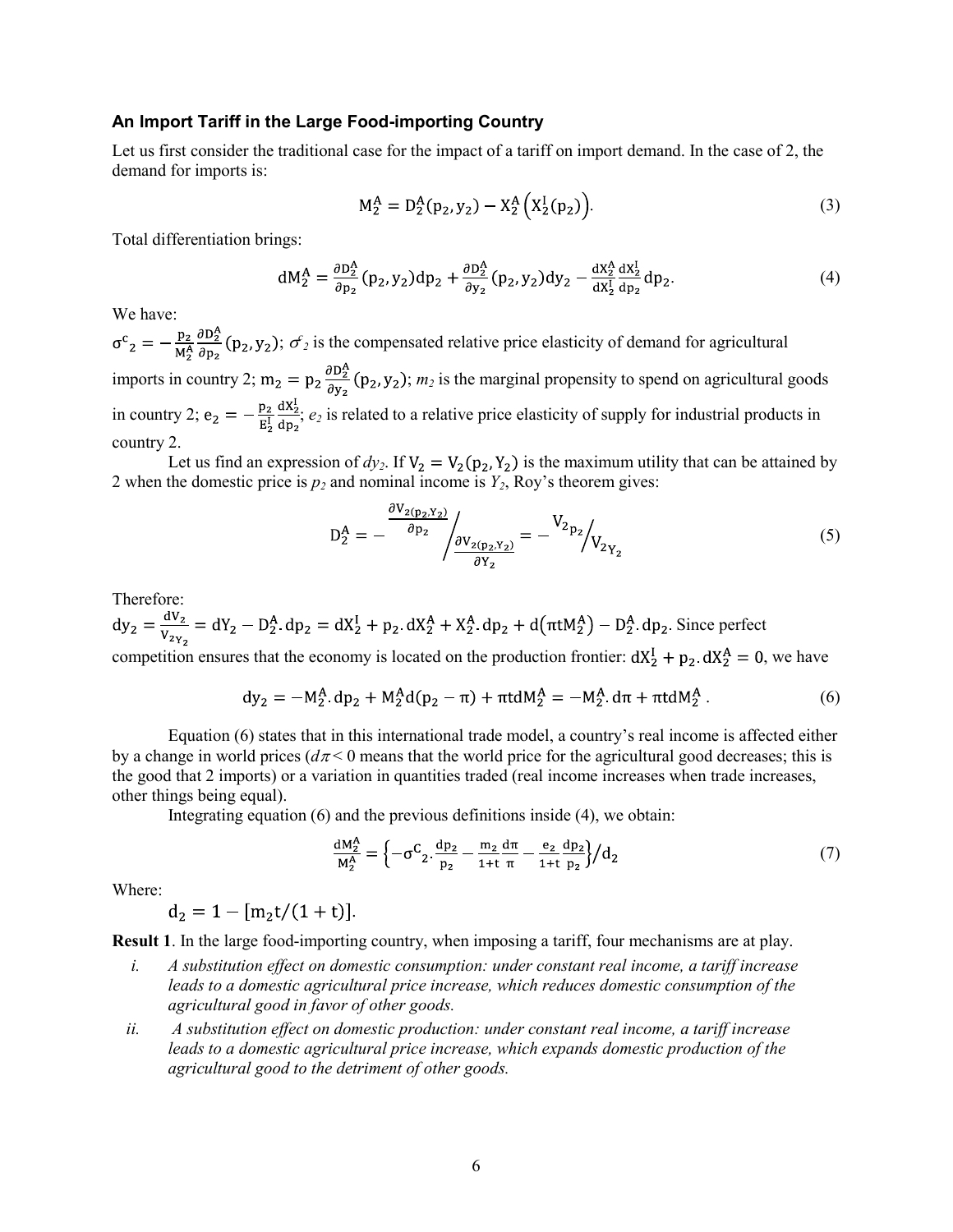- *iii. The imposition of a tariff on this large country's imports of agricultural goods reduces the world price of this good, which implies that terms of trade are improved for this country.*
- *iv. A multiplier effect: an increase in real income increases demand for imports, which in turn increases tariff receipts, which increases real income, and so on. Starting from free trade (t = 0), this effect is nil.*

#### **An Export Tax in the Large Food-Exporting Country**

We turn now to the case of country 1. Its supply of agricultural exports is:

$$
E_1^A = X_1^A (X_1^I(p_1)) - D_1^A(p_1, y_1).
$$
 (8)

Total differentiation brings:

$$
dE_1^A = \frac{dX_1^A}{dX_1^I} \frac{dX_1^I}{dp_1} dp_1 - \frac{\partial D_1^A}{\partial p_1} (p_1, y_1) dp_1 - \frac{\partial D_1^A}{\partial y_1} (p_1, y_1) dy_1 \tag{9}
$$

 $\sigma^{c}$ <sub>1</sub> =  $-\frac{p_1}{R_1^A}\frac{\partial D_1^A}{\partial p_1}(p_1, y_1)$  is the compensated relative price elasticity of supply of agricultural exports in 2,  $m_1 = p_1 \frac{\partial D_1^A}{\partial y_1}(p_1, y_1)$  is the marginal propensity to demand agricultural goods in 1, and  $e_1 = -\frac{p_1}{M_1^2} \frac{dX_1^I}{dp_1}$  is the relative price elasticity of the supply of industrial goods in 1. Let us find an expression of  $dy_1$ . As for *i*  $= 2$ ,  $V_1 = V_1(p_1, Y_1)$  is country 1's indirect utility and Roy's theorem is:

$$
D_1^A = -\frac{\frac{\partial V_{1(p_1, Y_1)}}{\partial p_1}}{\frac{\partial V_{1(p_1, Y_1)}}{\partial Y_1}} = -\frac{V_{1p_1}}{V_{1p_1}}_{V_{1p_1}}
$$
(10)

Therefore:

$$
dy_1 = \frac{dV_1}{V_{1Y_1}} = dY_1 - D_1^A \cdot dp_1 = dX_1^I + p_1 \cdot dX_1^A + X_1^A \cdot dp_1 + d(p_1t_1E_1^A) - D_1^A \cdot dp_1
$$

Following similar manipulations we obtain:

$$
dy_1 = E_1^A \, d\pi + p_1 t_1 dE_1^A \tag{11}
$$

Equation (11) is important as it states that country 1's real income is affected either by a change in world prices (terms of trade effect;  $d\pi$  > 0 means that the agricultural good's world price increases; this is the good that 1 exports) or a variation in quantities traded (real income increases when trade increases, other things being equal). The terms-of-trade effect is proportional to the amount of country 1's agricultural exports. Integrating equation (11) and the previous definitions inside (9), we obtain:

$$
\frac{dE_1^A}{E_1^A} = \left\{ \sigma^C_1 \cdot \frac{dp_1}{p_1} - m_1 (1 + t_1) \frac{d\pi}{\pi} + (1 + t_1) e_1 \frac{dp_1}{p_1} \right\} / d_1 \tag{12}
$$

Where:

$$
d_1 = 1 + m_1 t_1
$$

.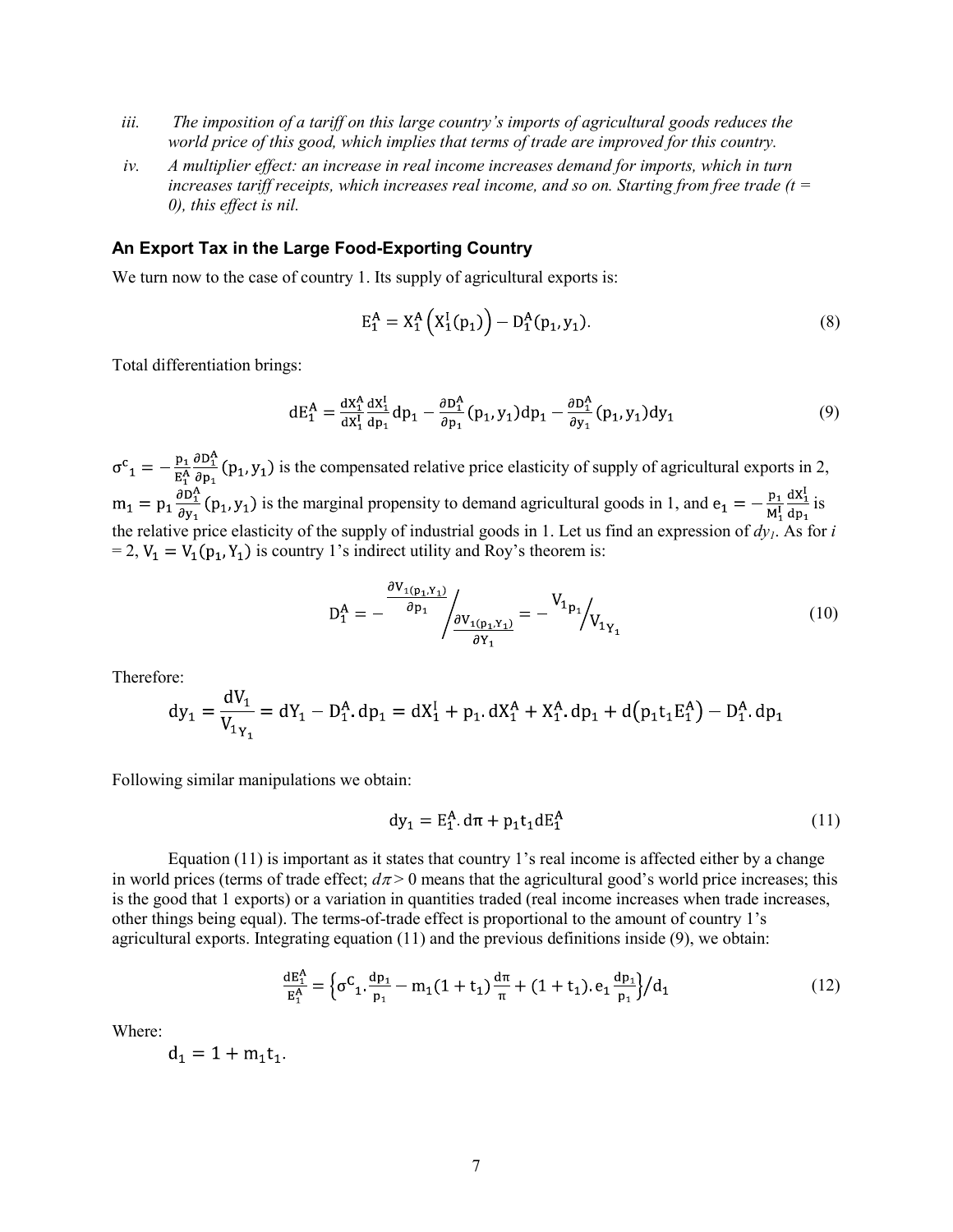*Result 2. In the large food-exporting country, when imposing a tax on its agricultural exports, four mechanisms are at play.* 

- *i. A substitution effect on domestic consumption: under constant real income, a tax on agricultural exports leads to a domestic agricultural consumer price decrease, which in turn augments the domestic consumption of the agricultural good ("food security effect").*
- *ii. A substitution effect on domestic production: under constant real income, a tax on agricultural exports leads to a domestic agricultural producer price decrease, which decreases domestic production of the agricultural good ("antifarmer effect").*
- *iii. The imposition of a tax on exports of an agricultural good increases the world price of the good, as this is a large country, which implies that its terms of trade are improved.*
- *iv. A divisor effect: an increase in real income increases demand for the agricultural commodity, which decreases export supply of the agricultural commodity, which in turn reduces export tax receipts, which decreases real income. Starting from free trade*  $(t = 0)$ *, this effect is nil.*

As far as country 3 is concerned, the problem is similar to 2, as it has a comparative disadvantage in the production of the agricultural good and the country imports this good. The only difference is that it is a small country, such that a change in its real income is expressed as:

$$
dy_3 = \pi t_3 dM_3^A \tag{13}
$$

#### **A Trade War of Import Tariffs and Export Taxes**

If country 3 implements a tariff on its agricultural imports, it decreases its traded imports and real income is negatively affected. Country 3's reaction function is:

$$
t_3 = 0 \tag{14}
$$

The definition of the optimal responses for countries 2 and 1 is easy. As far as 2 is concerned, its program consists of selecting a production structure and a world price that maximize real income:

$$
Max_{X_2^I,\pi} U_2 = U_2(D_2^A; D_2^I) = U_2(X_2^A + M_2^A; X_2^I - E_2^I)
$$

Under:

$$
\mathcal{E}_2^{\mathcal{I}}(\pi) = \pi \mathcal{M}_2^{\mathcal{A}} \tag{15}
$$

$$
X_2^I = -p_2 X_2^A + constant \tag{16}
$$

$$
p_2 = \pi(1 + t_2)
$$
 (17)

(15) defines trade balance. (16) defines production frontier. (17) defines the relation between world and domestic prices.

This program can be rewritten as:

$$
\text{Max}_{X_2^I, \pi} U_2 = U_2 \left( -\frac{X_2^I}{p_2} + \frac{E_2^I(\pi)}{\pi}; X_2^I - E_2^I(\pi) \right) \tag{18}
$$

Solving (18) yields country 2's reaction function:

$$
t_2 = \frac{1}{\sigma_2^* - 1} \tag{19}
$$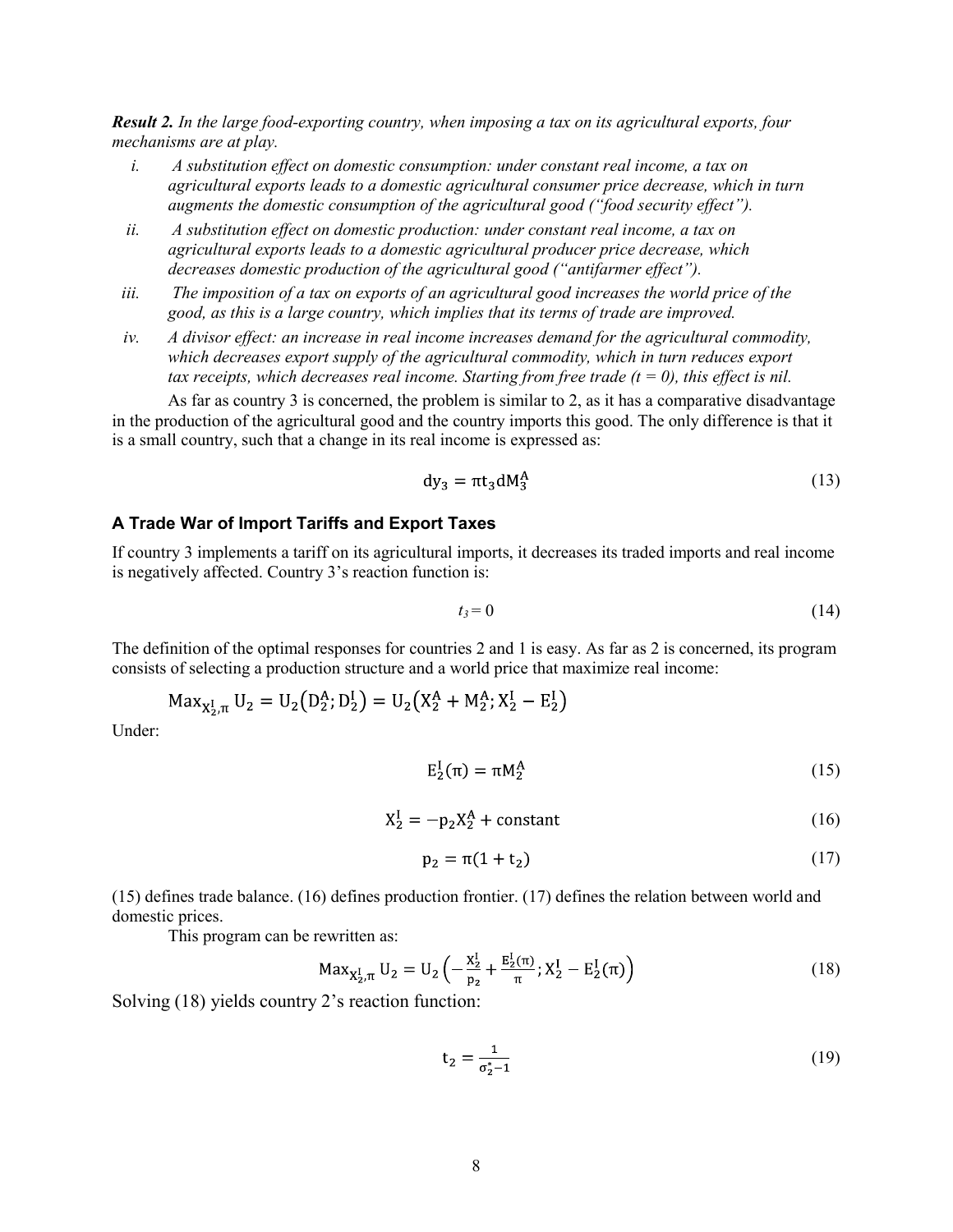where  $\sigma_2^* = \frac{\pi}{E_2^2} \frac{\partial E_2^1}{\partial \pi} > 0$  is the reciprocal demand elasticity facing 2. It is a general equilibrium elasticity measuring how much the rest of the world is willing to trade agricultural goods against country 2's industrial goods. In this elasticity, substitution effects (on both consumption and production sides), real income effects, and multiplier effects are embedded.<sup>[3](#page-14-0)</sup>

As far as country 1 is concerned the same approach gives:

$$
Max_{X_1^A, \pi} U_1 = U_1(D_1^A; D_1^I) = U_1(X_1^A + M_1^A; X_1^I - E_1^I)
$$
\n(20)

Under:

$$
M_1^I = \pi E_1^A(\pi) \tag{21}
$$

$$
X_1^I = -p_1 X_1^A + \text{constant} \tag{22}
$$

$$
\pi = p_1(1 + t_1) \tag{23}
$$

This can be rewritten as:

$$
Max_{X_1^A, \pi} U_1 = U_1 (X_1^A - E_1^A(\pi); -p_1 X_1^A + \pi E_1^A(\pi))
$$
 (24)

Solving (18) yields country 1's reaction function:

$$
t_1 = \frac{1}{\sigma_1^* - 1} \tag{25}
$$

where  $\sigma_1^* = -\frac{\pi}{E_1^A} \frac{\partial E_1^A}{\partial \pi} > 0$  is the reciprocal demand elasticity facing country 1. Under the conditions that 1 and 2 are large countries, these elasticities are greater than unity, and optimal taxes (on imports for 2, on exports for 1) are strictly positive.

**Result 3.** Under these assumptions, four factors are at play.

- *i. Each time either the large food-importing country or the large food-exporting country increases its tax, this move has a double effect. The first is the terms-of-trade effect, which consists of an improvement in the terms of trade for the country that implements the tax increase and a deterioration for the other large country. The second effect is a traded volume effect, which consists of a decrease in traded volume for both the country that implements the policy and its partners. A change in the small country's trade policy does not have an impact on its terms of trade and affects only traded volume.*
- *ii. Concerning large countries (1 and 2), as any policy change in this context has these two effects, at a given stage a country may decide to decrease its tax and accept a deterioration in its terms of trade while benefiting from an increase in trade volumes.*
- *iii. If the government's objective is to maximize real income, the Nash equilibrium is the intersection of reaction functions (14), (19), and (25). This Nash equilibrium implies a loss of real income for country 3 and a reduction in world real income. Consequently, at equilibrium a large country may benefit from augmented real income as compared to free trade.*

<span id="page-14-0"></span><sup>&</sup>lt;sup>3</sup> We can easily derive a relation between the reciprocal demand elasticity and the parameters  $\sigma^2$ ,  $e_2$ ,  $m_2$ , and  $d_2$  defined previously.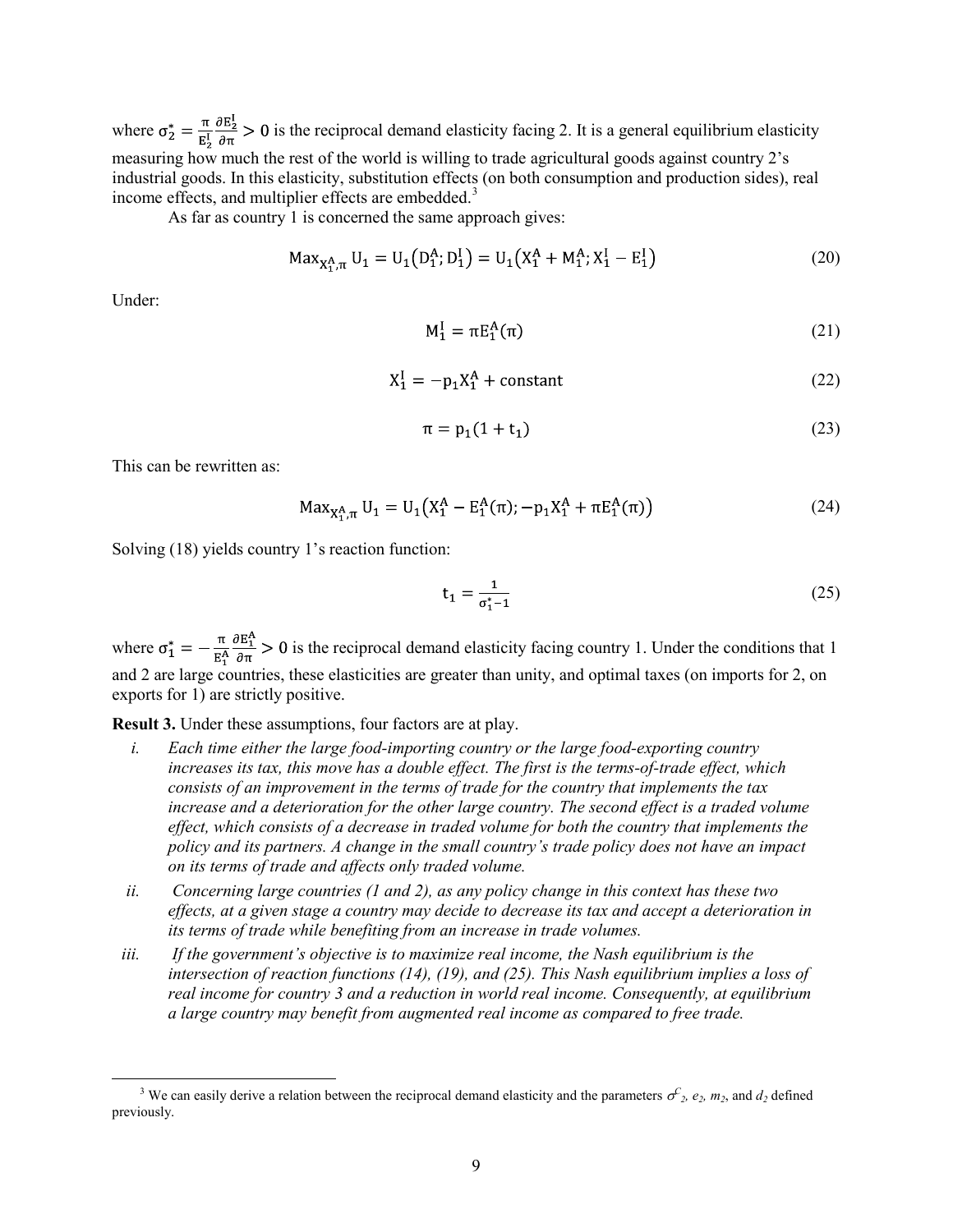*iv. If the objective of a government is to decrease the domestic price of the agricultural good, the policy to be implemented is a decrease in the import tax in the large food-importing country and an increase in the export tax in the large food-exporting country, both policies having the effect of increasing the world price of the agricultural good and therefore hurting the third country, for which the optimal policy is always free trade, both in terms of welfare and of food security (low domestic price for agricultural goods).* 

Point (i) comes from the expression of real income's changes as stated by equations (6), (11), and (13). Point (ii) is implied by the fact that from free trade to autarky, others things being equal, a big country's real income augments and then decreases; as a consequence, it is possible that due to excessive taxation of trade flows, trade is too small and a country will want to increase it by reducing the distortion that the tax caused. As far as point (iii) is concerned, from the two effects under play, one being positive and one negative, the improvement in terms of trade for one country means deterioration for the other, while the reduction of trade is negative for both countries, and at Nash equilibrium involving a positive export tax in country 1 and a positive import tax in country 2, trade volumes are reduced. Therefore, either both large countries are worse off than under free trade, or one is better and the other is worse. Point (iv) is straightforward.

We thus see the possibility of governments engaging in a trade war for food security purposes, through which they respond to increases in world agricultural prices by increasing export taxes in agriculture-exporting countries and decreasing import taxes in agriculture-importing countries. This is illustrated in Figure 2.





Source: Authors' investigation.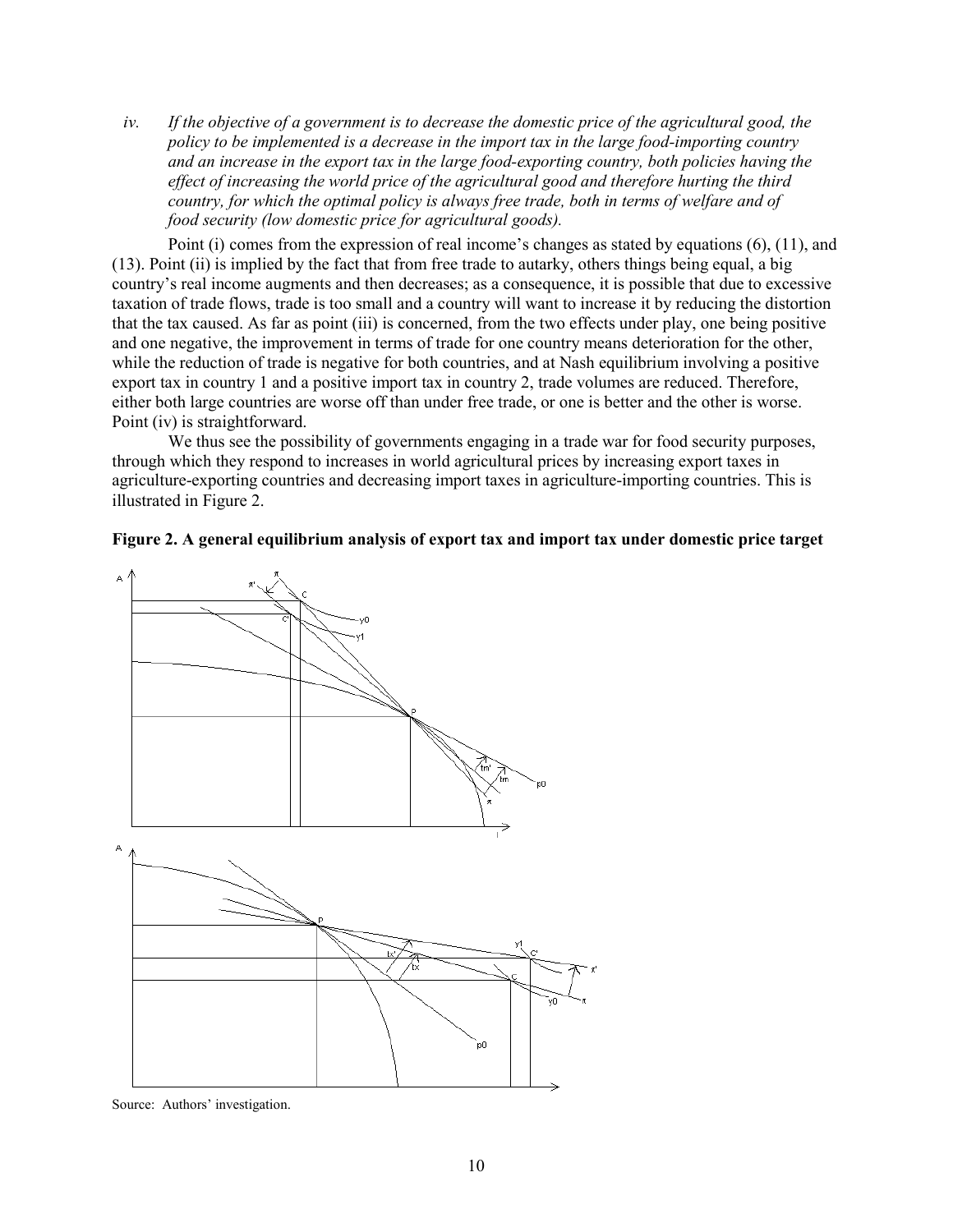The top part of Figure 2 illustrates the case of an agriculture-importing country (A is the agricultural good and is located on the vertical axis) that has an objective of maintaining the domestic agricultural price constant at  $p_0$ . Initially, the world price is at  $\pi$ , which leads this country to impose a tariff of *tm* on agricultural imports such that  $\pi(1 + tm) = p_0$  (this accounts for the impact of *tm* on  $\pi$ ). If an increase in the agricultural world price occurs, from  $\pi$  to  $\pi'$ , this country must reduce its import tariff to *tm'* such that  $\pi'$ .(1)  $+$  *tm*') =  $p_0$ . It must be noted that the agriculture-importing country's real income is decreased from  $y_0$  to  $y_1$ .

The bottom of Figure 2 depicts the case of an agriculture-exporting country that also has an objective of maintaining the domestic agricultural price constant at  $p_0$ . Initially, the world price is at  $\pi$ , which leads this country to impose a tax of *tx* on agricultural exports such that  $\pi(1 + tx) = p_0$  (this accounts for the impact of *tx* on  $\pi$ ). If an increase in the world agricultural price occurs, from  $\pi$  to  $\pi^*$ , this country must augment its export tax up to *tx*' such that  $\pi/(1 + tx') = p_0$ . While its two trading partners are hurt by this world price shock and policy reaction, it is noteworthy that the agriculture-exporting country's real income is increased from  $y_0$  to  $y_1$ .

We see that the design of optimal export taxes requires the estimation of consumption, production, and trade elasticities. Broda, Limao, and Weinstein (2006) find evidence that non–WTO members have market power and implement relatively high tariffs compared to WTO members. As far as export taxes are concerned, Warr (2001) concludes that available econometric estimates for the world demand elasticity of rice facing Thailand imply optimal export taxes ranging from 25 to 100 percent. This assessment may lead to false interpretations; Bautista (1996) gives the example of the Philippine government implementing an export tax on copra and coconut oil based on the principle that the country represented a large share of the world market for these products and faced a "negative elasticity" in world export demand. In fact, this evaluation did not take into account substitutability with other vegetable oils and the Philippines' consequent low share of the world market: the Philippines should have been treated as a "small country."

Demand and supply elasticities may change over time, and consequently a country may gain in the short run while losing in the longer run. In particular, a country with net agricultural exports may benefit in the short run from inelastic agricultural supply from other countries, resulting in substantial short-term world price increases as a consequence of export taxes. In the longer run, other countries may increase their agricultural supply on the world market, and world prices may decrease as a result.

The fact that WTO regulations do not deal with the use of export taxes and restrict import tariffs clearly supports this sequence of policy options, which can hurt trade partners, in particular small countries. No option to retaliate is available for small countries that are harmed by these beggar-thy-neighbor policies (of course, small net food-importing countries can decrease import tariffs or implement import subsidies with a cost in terms of public revenues). Finally, it must be emphasized that if under free trade a country (either 1 or 2 in our example) has an interest in implementing an export tax or an import tariff in the sense that this decision increases its real income (or decreases domestic agricultural prices), it does not mean that at the end of the process each country is better off as compared to free trade. In particular, each country's real income can be reduced as compared to free trade: this is the classical "prisoner's dilemma." Nonetheless, a country can win from a trade war, in the sense that its real income can be greater than initially.

A final look at the impact on poverty is worthwhile. It is well known (McCulloch, Winters, and Cirera 2001) that trade policy operates on poverty through various channels, in particular through the domestic consumption prices of traded goods, domestic activity and demand for unskilled labor, public revenues, and transfers from governments to households, among others. Here, an export tax on agricultural commodities should reduce demand for (agricultural) unskilled labor while decreasing the domestic consumption prices of food. The first effect is poverty augmenting while the second is poverty reducing. Warr (2001) undertakes a general analysis of export taxes in Thailand and shows that the earning effects (through demand for unskilled labor) are greater than the expenditure effects (through the domestic consumption price of rice). His conclusions on the Philippines and coconut oil are similar (Warr 2002).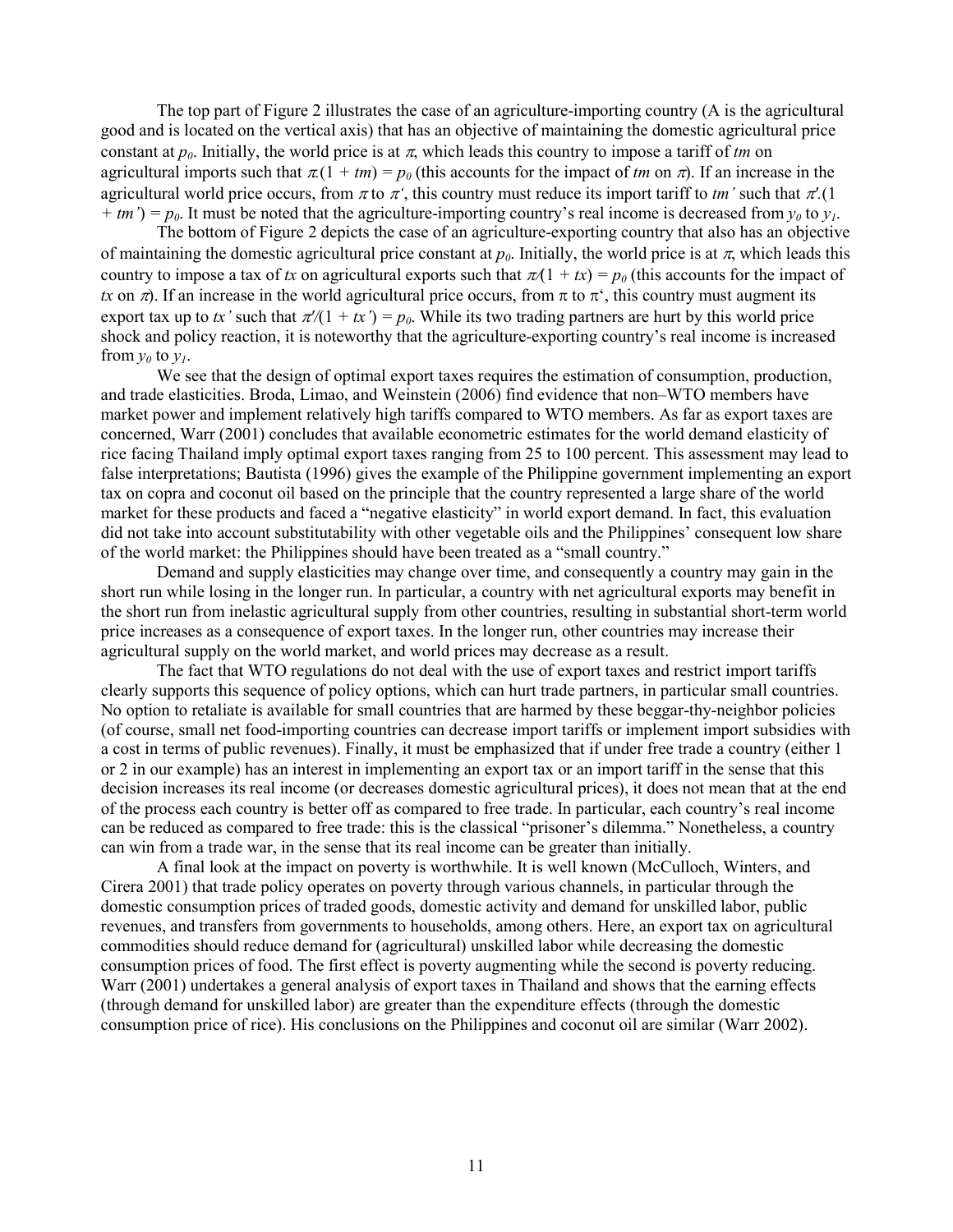## **4. AN ILLUSTRATION OF THE ADOPTION OF EXPORT TAXES ON AGRICULTURAL COMMODITIES AND THEIR EFFECTS THROUGH THE MIRAGE MODEL OF THE WORLD ECONOMY**

This section uses the MIRAGE model of the world economy to assess the economic consequences of various trade policies.

These simulations rely on low supply and demand elasticities. They are compatible with a shortrun situation. We simulate a demand shock that implies a 10% increase of the world price of wheat, and also various trade policies implemented to react to this shock and maintain domestic food security. We use short-term elasticities to generate the price increase: our objective is to understand the mechanisms that take place in the short run and explain the adoption of policies that preserve food security at home, but generate negative consequences for trading partners.

### **The Model**

The MIRAGE model is a multinational, multisector computable general equilibrium (CGE) model (see Bchir et al. 2002; Decreux and Valin 2007). We use the MIRAGE model under its static version, with a perfect competition hypothesis and without modeling foreign direct investment. We use perfect competition instead of imperfect competition because the latter framework necessitates supplementary data (number of firms, mark-up, and magnitude of scale economies) for calibration purposes that are difficult to gather for many regions. Moreover, we focus on agriculture, which is usually characterized by strong competition. The use of the static version is also justified by the fact that we are not interested in the dynamics of the reform, but only in the long-term impact on world prices and various regions' macroeconomic variables.

The first source of data is GTAP7 (see Narayanan and Walmsley 2008 for full documentation), which provides world macroeconomic accounts and trade flows for the year 2004. The market access data come from the MacMap-HS6 version 2.1 database (Boumelassa, Laborde, and Mitaritonna 2009), which measures protection in 2004 and includes all regional agreements and trade preferences existing to this date.

The geographic decomposition is a key element of the methodological design of the study. On the basis of the GTAP7 database, we select countries that are net wheat exporters and net wheat importers.<sup>[4](#page-17-0)</sup> Table 1 presents the geographic decomposition.

| MIRAGE label           |  |
|------------------------|--|
| Australia              |  |
| Rest of Asia           |  |
| China                  |  |
| Thailand               |  |
| Vietnam                |  |
| Bangladesh             |  |
| India                  |  |
| Pakistan               |  |
| <b>Rest South Asia</b> |  |
| Canada                 |  |
| <b>United States</b>   |  |
| Mexico                 |  |

#### **Table 1. Geographic decomposition**

<span id="page-17-0"></span> $4$  In the GTAP7 database (base year 2004), the EU-27 position on wheat is atypical with a balanced position. Therefore, we do not treat the EU as a net exporter (or a net importer).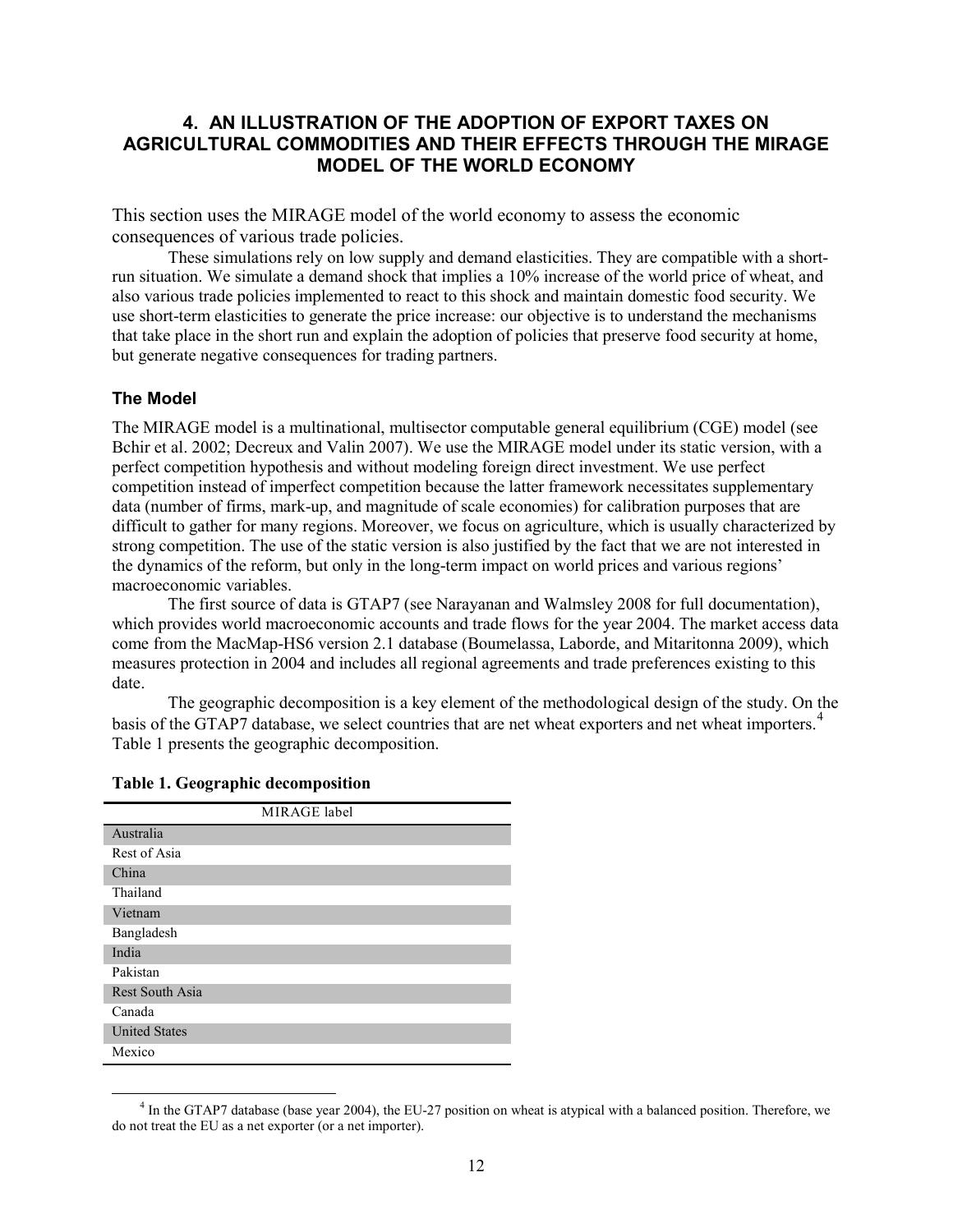## **Table 1. Continued**

| MIRAGE Label                                     |
|--------------------------------------------------|
| Rest of Europe                                   |
| Argentina                                        |
| Rest of LAC [Latin American and Caribbean]       |
| <b>Brazil</b>                                    |
| Oil exporters                                    |
| EU 27 [European Union]                           |
| Rest of CIS [Commonwealth of Independent States] |
| Russia                                           |
| Ukraine                                          |
| MENA [Middle East and North Africa]              |
| Egypt                                            |
| West Africa                                      |
| East Africa                                      |
| Southern Africa                                  |
| South Africa                                     |

Source: Authors' investigation.

The sector decomposition focuses on agriculture and identifies 25 sectors, 13 of which are agricultural (see Table 2).

## **Table 2. Sector decomposition**

| <b>MIRAGE Label</b>                    |
|----------------------------------------|
| Paddy and processed rice               |
| Wheat                                  |
| Other grains                           |
| Vegetable and fruits                   |
| <b>Oilseeds</b>                        |
| Sugar                                  |
| Plant fiber                            |
| Other crops                            |
| Livestock                              |
| Other natural resources                |
| Other food                             |
| Fossil fuels                           |
| Meat                                   |
| Vegetal oil                            |
| Dairy products                         |
| Textile                                |
| Wearing and apparel                    |
| Leather                                |
| Other manufacturing products           |
| Chemical products                      |
| Motor vehicles and transport equipment |
| Capital goods                          |
| Services                               |
| Construction                           |
| Transportation                         |

Source: Authors' investigation.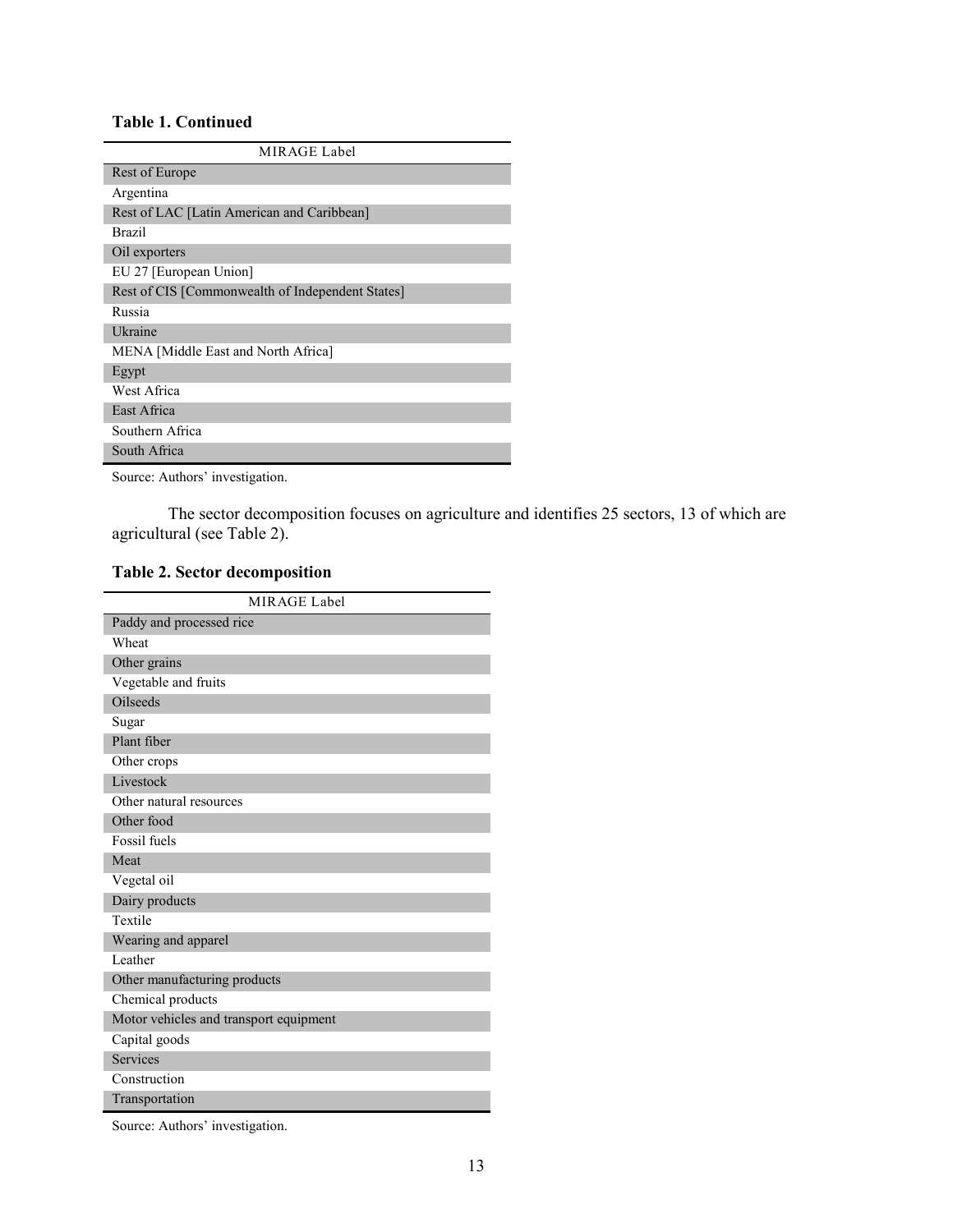We design and study scenarios to evaluate the impact of trade policies (implemented through either variation of import duties or variation of export taxes) on world prices and national real incomes. We suppose that these trade policies are aimed at keeping constant domestic price of an agricultural commodity, of which world price is shocked: these are clearly food security policies. The objective is to understand what are the international implications of these 'beggar-thy-neighbor' policies on world prices and national real income, in particular of small countries.

We implement six scenarios (Table 3). The first is called "Base" and represents a demand shock in the wheat sector. We assume that the demand from oil-exporting countries increases such that the world price of wheat is augmented by about 10 percent. Similar results could be driven by alternative assumptions, such as an increased demand for wheat for biofuel (ethanol production in Europe) or increased demand from large Asian countries (India, China). We have chosen to locate the demand increase in oil exporters' countries due to the diversity of their suppliers and the desire not to blur the results for other important importing regions.

We then endogenize export taxes in net exporters of wheat such that the real domestic price of wheat remains constant (scenario ET). The next scenario is an endogenization of import taxes (scenario IT) under the same objective in net importing countries of wheat. As scenario IT implies the adoption of import subsidies, we implement another scenario in which the decision to decrease import taxes is limited by 0 (free trade); this scenario is called IT0. Finally, we study two scenarios that cumulate two political situations described earlier: import taxes are fixed at the level of scenario IT and export taxes are endogenous such that the real domestic price of wheat remains constant (called scenario ETIT), and import taxes are fixed at the level of scenario IT0—no import subsidy—and export taxes are endogenous such that the real domestic price of wheat remains constant (called scenario ETIT0).<sup>[5](#page-19-0)</sup>

| Scenario          | Description                                                                                                                                                                                                                                                               |
|-------------------|---------------------------------------------------------------------------------------------------------------------------------------------------------------------------------------------------------------------------------------------------------------------------|
| Base              | Base demand shock.                                                                                                                                                                                                                                                        |
| ET                | Implementation of export taxes in countries that are net exporters of wheat such that the real domestic<br>price of wheat is constant.                                                                                                                                    |
| <b>IT</b>         | Implementation of import taxes (or import subsidies) in countries that are net importers of wheat such that<br>the real domestic price of wheat is constant.                                                                                                              |
| IT <sub>0</sub>   | Implementation of import taxes (import subsidies are forbidden) in countries that are net importers of<br>wheat such that the real domestic price of wheat is constant; the domestic price is not constant if the<br>strategic rigidity (no import subsidies) is binding. |
| <b>ETIT</b>       | Implementation of IT import taxes in countries that are net importers of wheat and of export taxes in<br>countries that are net exporters of wheat such that the real domestic price of wheat is constant.                                                                |
| ETIT <sub>0</sub> | Implementation of ITO import taxes in countries that are net importers of wheat and of export taxes in<br>countries that are net exporters of wheat such that the real domestic price of wheat is constant (import<br>subsidies are forbidden).                           |

#### **Table 3. Scenarios**

Source: Authors' investigation.

<span id="page-19-0"></span> $<sup>5</sup>$  In a scenario in which export and import taxes are both endogenous, countries enter a spiral of never-ending escalation of</sup> export taxes and import subsidies because on the importing countries' side, the governments have no fiscal constraints and can finance the subsidies using a lump-sum transfer from households.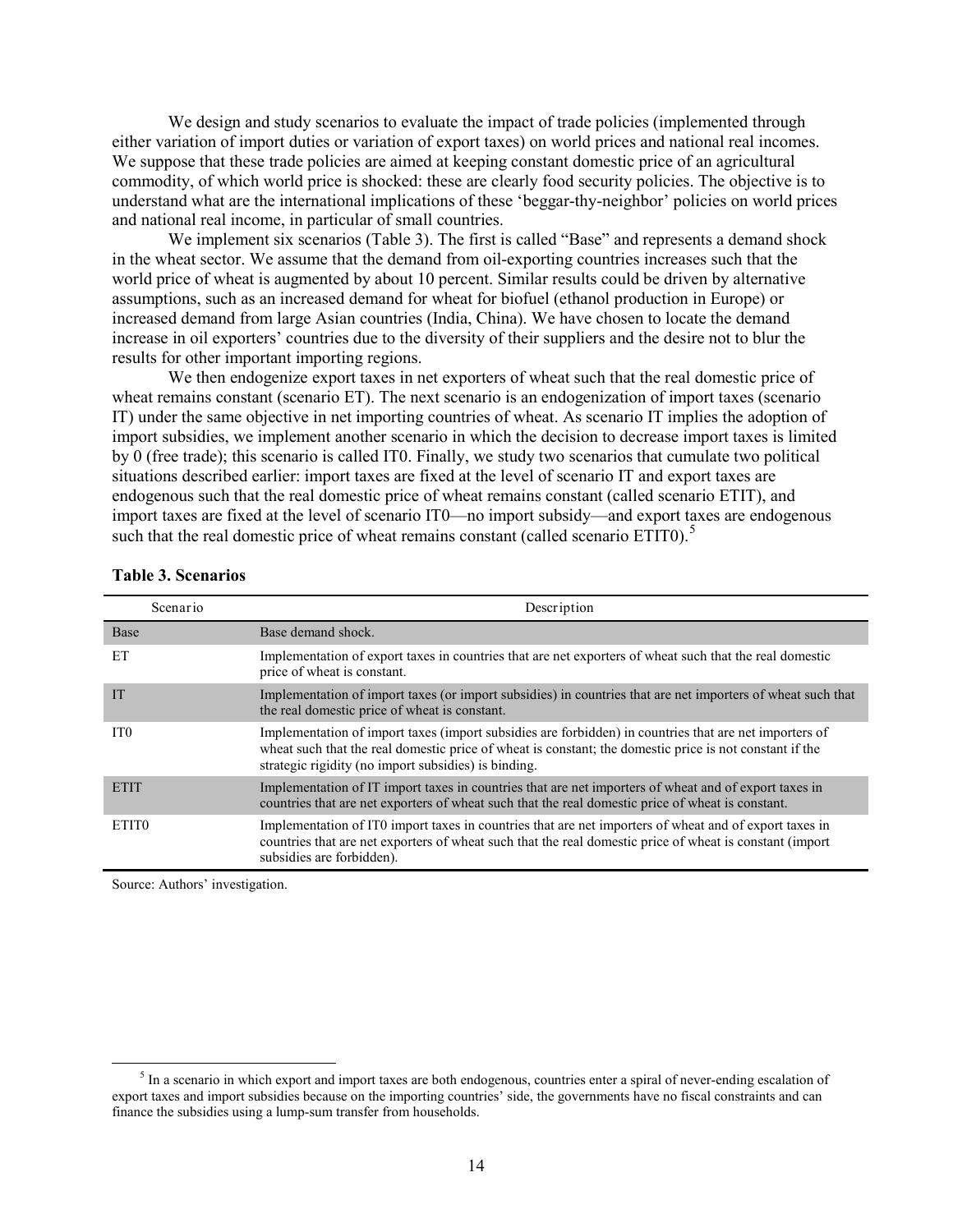### **Results**

Table 4 presents the import taxes required in net importers of wheat to keep the domestic price of wheat constant. Variations of import tariffs are substantial, in particular in the Middle East and North Africa and the "rest of Europe" region. For instance, Egypt and Thailand would be obliged to implement an import subsidy in order to keep the domestic price of wheat constant.

| Country/region                             | <b>IT</b> |
|--------------------------------------------|-----------|
| Rest of Asia                               | $-19.9%$  |
| China                                      | $-29.8%$  |
| Thailand                                   | $-28.1%$  |
| Vietnam                                    | $-12.6%$  |
| Bangladesh                                 | $-18.6%$  |
| Pakistan                                   | $-28.8%$  |
| Rest of South Asia                         | $-19.3%$  |
| Mexico                                     | $-27.5%$  |
| Rest of Europe                             | $-32.0%$  |
| Rest of Latin America                      | $-30.0\%$ |
| <b>Brazil</b>                              | $-25.2%$  |
| Rest of Commonwealth of Independent States | $-29.8%$  |
| Middle East and North Africa               | $-41.9%$  |
| Egypt                                      | $-25.8%$  |
| West Africa                                | $-21.3%$  |
| East Africa                                | $-24.3%$  |
| Southern Africa                            | $-18.7%$  |
| South Africa                               | $-27.7%$  |

### **Table 4. Additional import taxes**

Source: Authors' calculation.

Table 5 presents the augmentations of export taxes needed to keep the domestic price of wheat constant in net exporting countries under three scenarios. When only export taxes are implemented in net exporters of wheat, the changes in export taxes are systematically less than 6 percent, while they are always more than 45 percent when import taxes are also implemented in net importers of wheat. This illustrates the interdependence of trade policies and how a process of retaliation and counter-retaliation can worsen the whole process of policy decision making. If no import subsidies are implemented (column ETIT0), which may be a more realistic case, the changes in export taxes are much less important but remain substantial, in particular as compared to the scenario ET. In this case, the range of export taxes is quite realistic too: from 19 percent to 50 percent.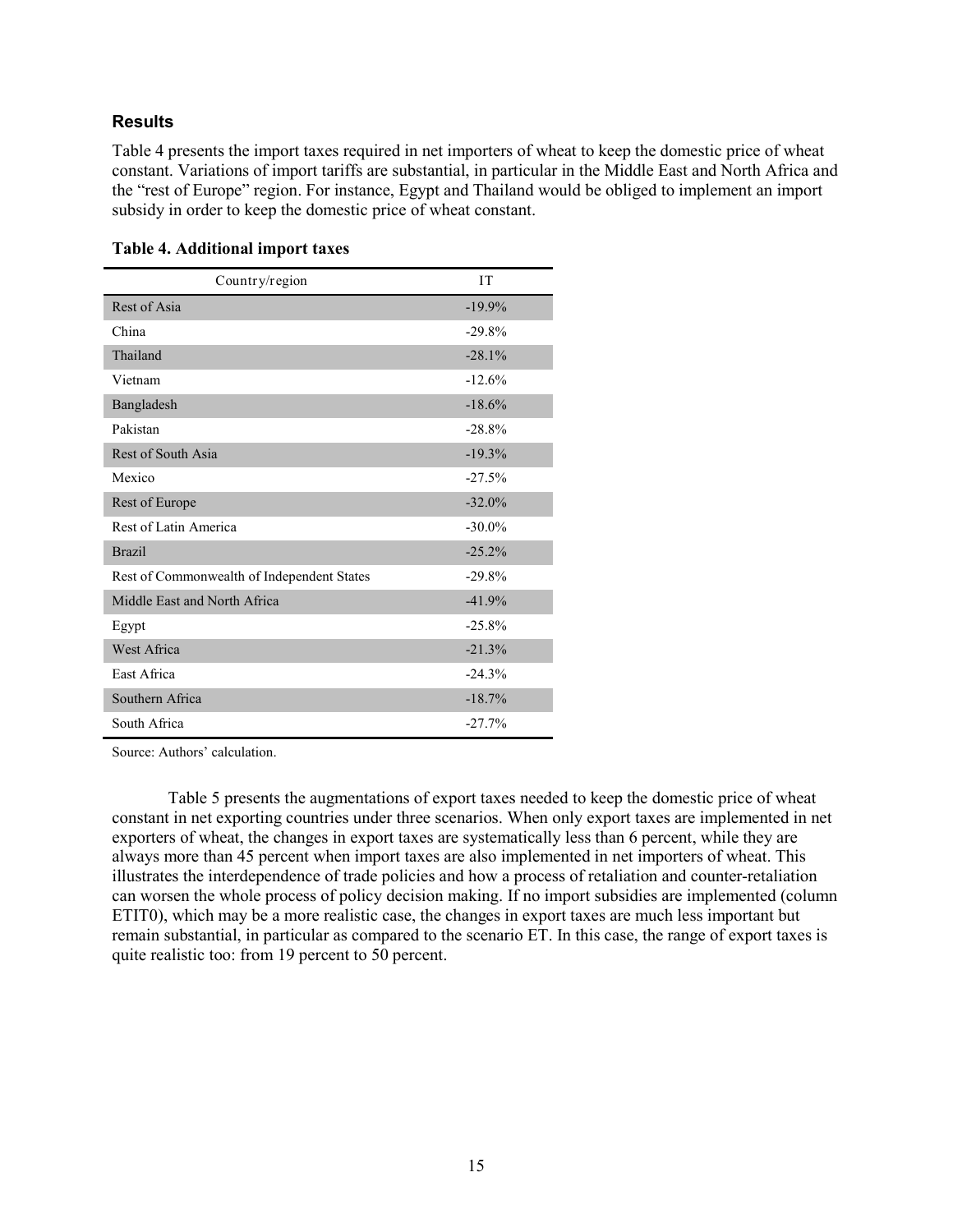| Country              | <b>ET</b> | <b>ETIT</b> | ETIT <sub>0</sub> |
|----------------------|-----------|-------------|-------------------|
| Australia            | $3.3\%$   | 47.0%       | 19.0%             |
| India                | 3.9%      | $46.0\%$    | 21.0%             |
| Canada               | 3.6%      | 52.0%       | $25.0\%$          |
| <b>United States</b> | 4.2%      | 52.0%       | $27.0\%$          |
| Argentina            | $3.8\%$   | 50.0%       | $25.0\%$          |
| Russia               | 5.6%      | 57.0%       | 37.0%             |
| Ukraine              | 4.5%      | 50.0%       | 50.0%             |

**Table 5. Additional export taxes**

Source: Authors' calculations.

Table 6 indicates how world prices on traded quantities of agricultural goods are affected in various scenarios. Almost all agricultural prices are positively affected by various shocks due to substitution effects on the demand and supply sides, but wheat is by far the most exposed commodity to world price shocks. While the world price of wheat increases by 10.8 percent thanks to the demand shock, it increases by 16.8 percent when net exporters of wheat react by increasing export taxes. Therefore, this policy reaction is typically a beggar-thy-neighbor decision, as it is a rational decision from the singlecountry point of view but it amplifies the negative aspects of the initial shock. The effects are even larger when net importing countries implement reductions in import tariffs (27.3 percent). When no import subsidies are implemented, the impact of import taxes on world prices (12.6 percent) is much more comparable to the impact of export taxes. Finally, the combination of increased export taxes in net wheat exporters and reduced import taxes in net wheat importers causes a dramatic increase in this commodity's world price (41.1 percent when import subsidies are implemented; 20.6 percent when they are not), as the disconnection between domestic and world prices is fueled by these border distortions.

| Sector                   | Base  | ET    | <b>IT</b> | IT <sub>0</sub> | <b>ETIT</b> | ETIT0 |
|--------------------------|-------|-------|-----------|-----------------|-------------|-------|
| Wheat                    | 10.84 | 16.76 | 27.31     | 12.62           | 41.10       | 20.58 |
| Dairy products           | 0.04  | 0.05  | 0.00      | 0.02            | 0.03        | 0.04  |
| Livestock                | 0.19  | 0.21  | 0.18      | 0.13            | 0.24        | 0.17  |
| Meat                     | 0.07  | 0.08  | 0.06      | 0.06            | 0.07        | 0.07  |
| Oilseeds                 | 0.09  | 0.06  | 0.09      | 0.08            | 0.05        | 0.04  |
| Other crops              | 0.16  | 0.17  | 0.18      | 0.12            | 0.18        | 0.13  |
| Other food               | 0.04  | 0.08  | $-0.04$   | 0.00            | 0.04        | 0.04  |
| Paddy and processed rice | 0.21  | 0.13  | 0.32      | 0.20            | 0.10        | 0.11  |
| Plant fiber              | 0.13  | 0.11  | 0.14      | 0.10            | 0.13        | 0.09  |
| Sugar                    | 0.14  | 0.12  | 0.20      | 0.12            | 0.16        | 0.10  |
| Vegetable and fruits     | 0.20  | 0.21  | 0.25      | 0.14            | 0.27        | 0.14  |
| Vegetal oil              | 0.01  | 0.01  | $-0.01$   | 0.00            | 0.00        | 0.00  |

|  |  | Table 6. World prices (% changes compared to reference situation) |  |
|--|--|-------------------------------------------------------------------|--|
|  |  |                                                                   |  |

Source: Authors' calculations.

Figure 3 indicates how the national real income of a few countries is affected by these various policy shocks. From the previous section, it was expected that net wheat exporters' welfare would be positively affected by the initial shock and their policy response (increased export taxes), while net wheat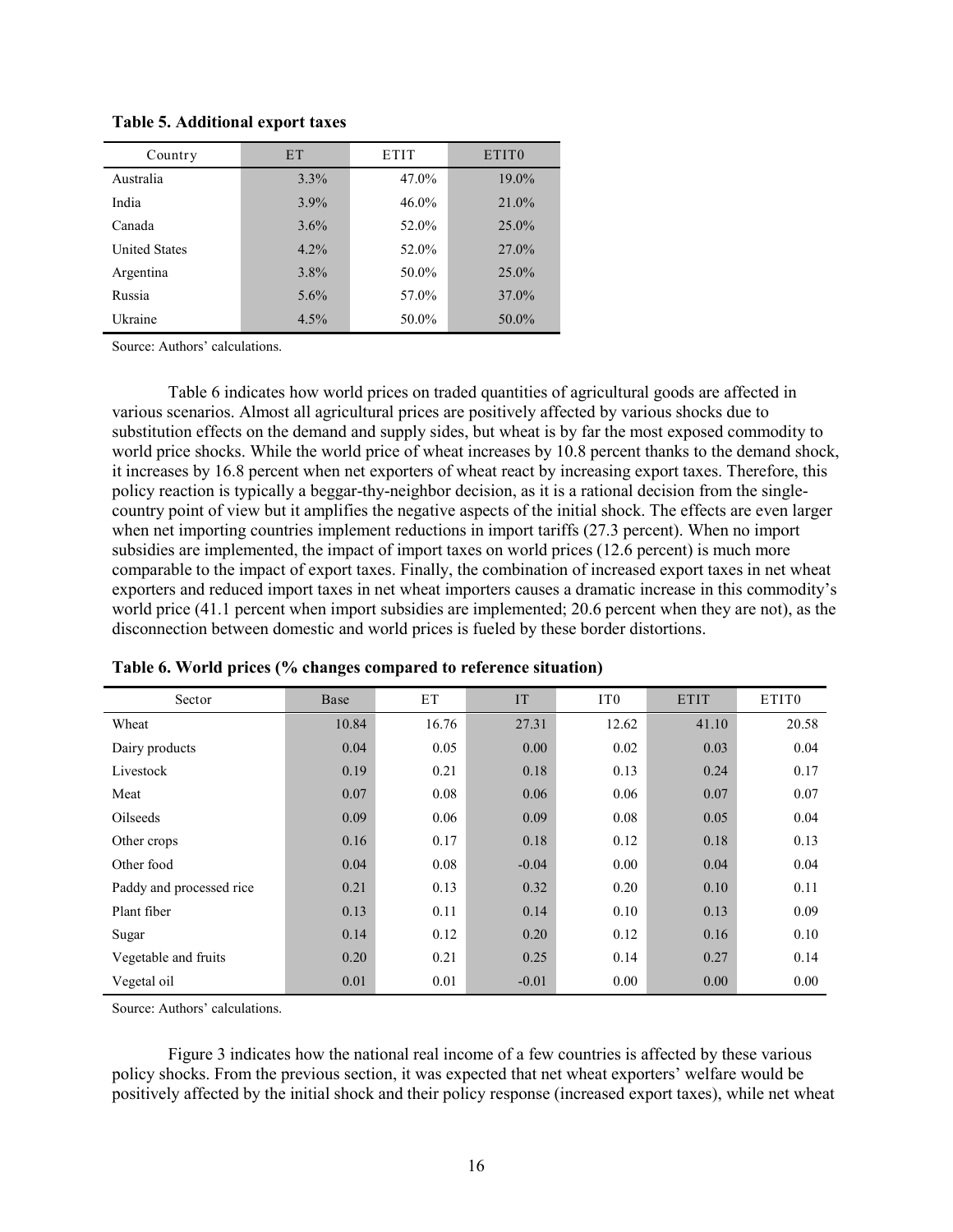importers' welfare would be negatively affected. That is clearly confirmed by this modeling exercise. Argentina's welfare is significantly increased under all shocks, in particular under the one that combines endogenous export taxes and import tariffs with allowed import subsidies (scenario ETIT): its real income is increased by 0.6 percent. Australia (+0.23 percent under ETIT), Canada (+0.18 percent), and Ukraine (+0.07 percent) are other beneficiaries. On the other side, net wheat importers are significantly hurt by these shocks in terms of real income: -0.85 percent in the case of Egypt under the ETIT scenario, and - 0.37 percent for eastern Africa. These results rely on low supply and demand elasticities that are compatible with a short-run situation. In reality, these parameters can change over time; in particular, if agents expect that price changes will remain, both producers and consumers will change their behaviors. Producers, including new producers, will invest more (technology, irrigation, and so on.) and world supply elasticity will increase in the long run. <sup>[6](#page-22-0)</sup> Consumers will shift to other products and/or new suppliers (increase in demand elasticity for wheat and in the Armington elasticities) and counteract initial real income benefits.





Source: Authors' calculation. Note: MENA for Midde East and North Africa

The case of Argentina also reveals how increased export taxes on a primary commodity can be used to encourage high-value processed sectors to buy this primary commodity as an intermediate good. When the demand shock augments the world price of wheat by about 10 percent, the Argentinean production of wheat is increased by 4.5 percent (in volume) while production of the "other food" sector, which includes milling industries and other flour-related products, is reduced by 0.6 percent. Under the ET scenario, in which governments of net wheat-exporting countries increase their export taxes as a reaction to this world price shock, the production volumes of wheat and "other food" sectors are constant. An increased export tax on a primary commodity is clearly a way to promote the production of sectors using this commodity as an intermediate good.

<span id="page-22-0"></span> $6$  As explained in 4.1 above, we used the static version of the MIRAGE model. We also used short-term elasticities to generate the price increase needed for the initial shock with a reasonable increase in oil producers' demand.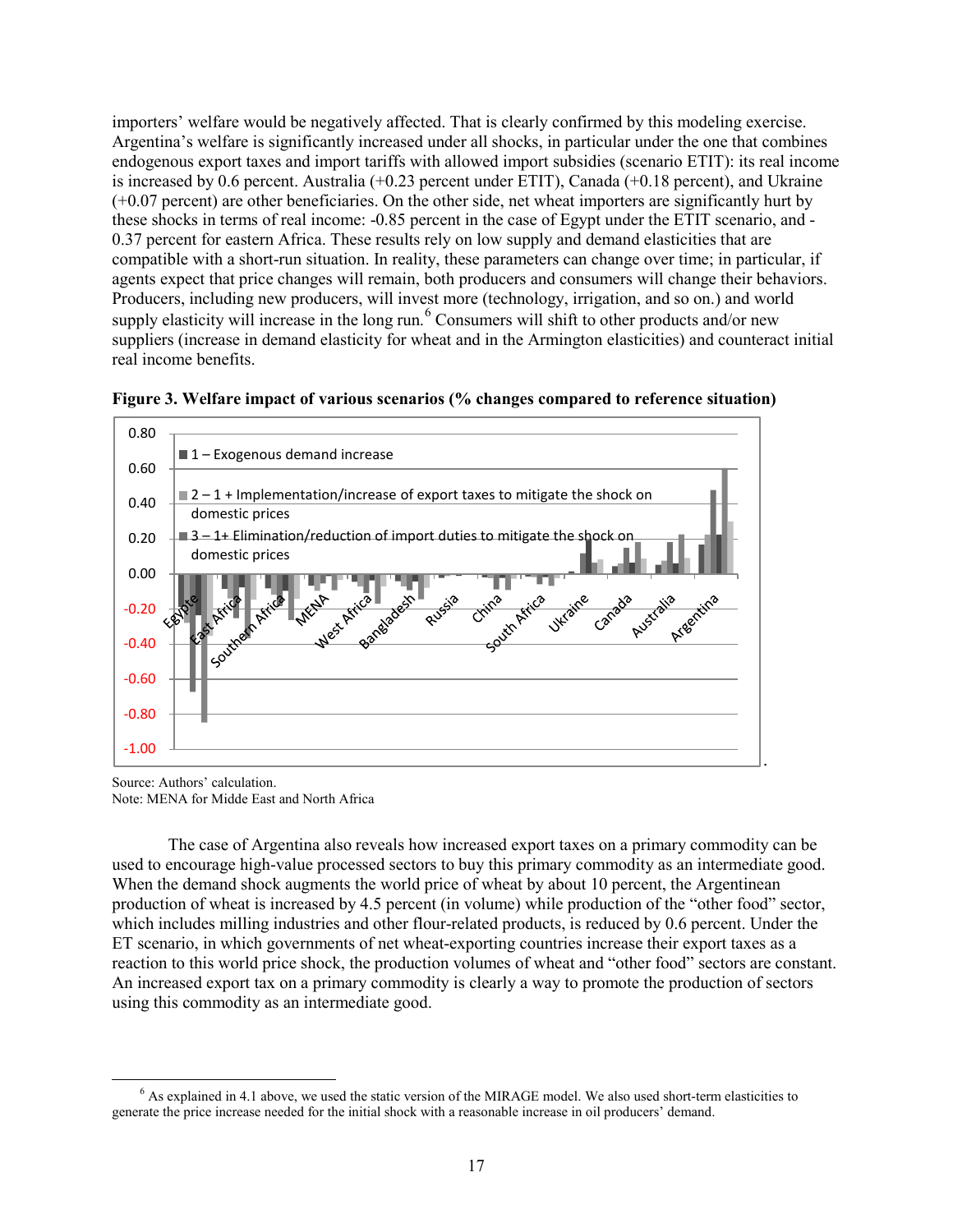### **5. CONCLUDING REMARKS**

This paper provided an economic analysis of the use of export taxes and illustrated why they have been so popular during the food crisis. Several elements can justify the implementation of such trade practices: (i) export taxes can raise the world price of exports and therefore improve terms of trade; (ii) export taxes can reduce the domestic price of the taxed commodity and benefit final consumers of this commodity (important when the commodity is an agricultural one and food security is at stake); (iii) export taxes can reduce the domestic price of the taxed commodity and benefit intermediate consumption of this commodity (important when the commodity is a primary one and expansion of the manufacturing sector that buys it is at stake); (iv) export taxes increase public revenue, which is beneficial in a country where fiscal receipts on the domestic base are small; and (v) export taxes are a means of redistributing income from domestic producers to domestic consumers and the public sector.

As a consequence, export taxes are attractive trade policy instruments. However, this paper draws attention to one key element of the implementation of export taxes: these are typically beggar-thyneighbor policies that deteriorate the terms of trade and real incomes of trading partners. This often leads to retaliation by partners whose terms of trade have been negatively affected by initial export taxes. We showed in this paper that these trading partners can react by either reducing import tariffs or augmenting export taxes, depending on their status as either net importers or exporters of the commodity. The 2006– 2008 Food Crisis clearly illustrates the point about retaliation and counter-retaliation in response to either reduced import duties or augmented export taxes.

Several policy conclusions are worthwhile. First, this process implies the implementation of a non-cooperative policy equilibrium that worsens world welfare and calls for international cooperation. Second, although large countries can implement beggar-thy-neighbor policies that increase national welfare at the expense of trading partners, small countries do not have this option and changes in their own policies neither improve their welfare nor harm their partners' situation. Finally, there is a key asymmetry between net exporters and net importers of an agricultural commodity in a situation of food crisis, as net exporters can benefit from increases in world prices while net importers are hurt and have no capacity to retaliate efficiently.

Today, the European Union and the United States are wondering whether certain Chinese export taxes are WTO consistent and whether they can bring the case to the WTO dispute settlement body (see Crosby 2008). In 2008 China raised export taxes on some metal resource products such as parts of steel products, metal ore sand, and ferro-alloys. The objective of this policy is to reorient the supply of these goods on the domestic market in order to decrease the price of intermediate goods for domestic manufacturing sectors.

In these conditions it is understandable that the European Union has just proposed to discipline such practices.<sup>[7](#page-23-0)</sup> While this proposal has been well received by countries such as Canada, the United States, Switzerland, and Korea, it has been highly criticized by some developing countries such as Argentina (which also confirms what was expected from our analytical framework), Malaysia, Indonesia, Brazil, Pakistan, Cuba, India, and Venezuela, with Argentina leading the opposition to this proposal. The reasons advanced by this group of countries is that "export taxes are a right and a legitimate tool for developing countries; they help increase fiscal revenue and stabilize prices; there is no legal basis for a negotiation; there is no explicit mandate for a change in WTO rules on this issue" (Raja 2006). It is noteworthy that the European Union makes a distinction between trade-distorting taxes and "legitimate" export taxes like those applied in the context of balance-of-payments imbalances. The European Union proposes a full prohibition of trade-distorting export taxes. The European Union and the United States frequently implement bans of export taxes in bilateral agreements that they negotiate.

<span id="page-23-0"></span>The European Union has been very active in demanding under the Doha Development Agenda substantive commitments by all WTO members to eliminate or reduce export taxes. Our paper shows that

 $^7$  The European Union's proposal is available on the WTO website (TN/MA/W/11/add. 6).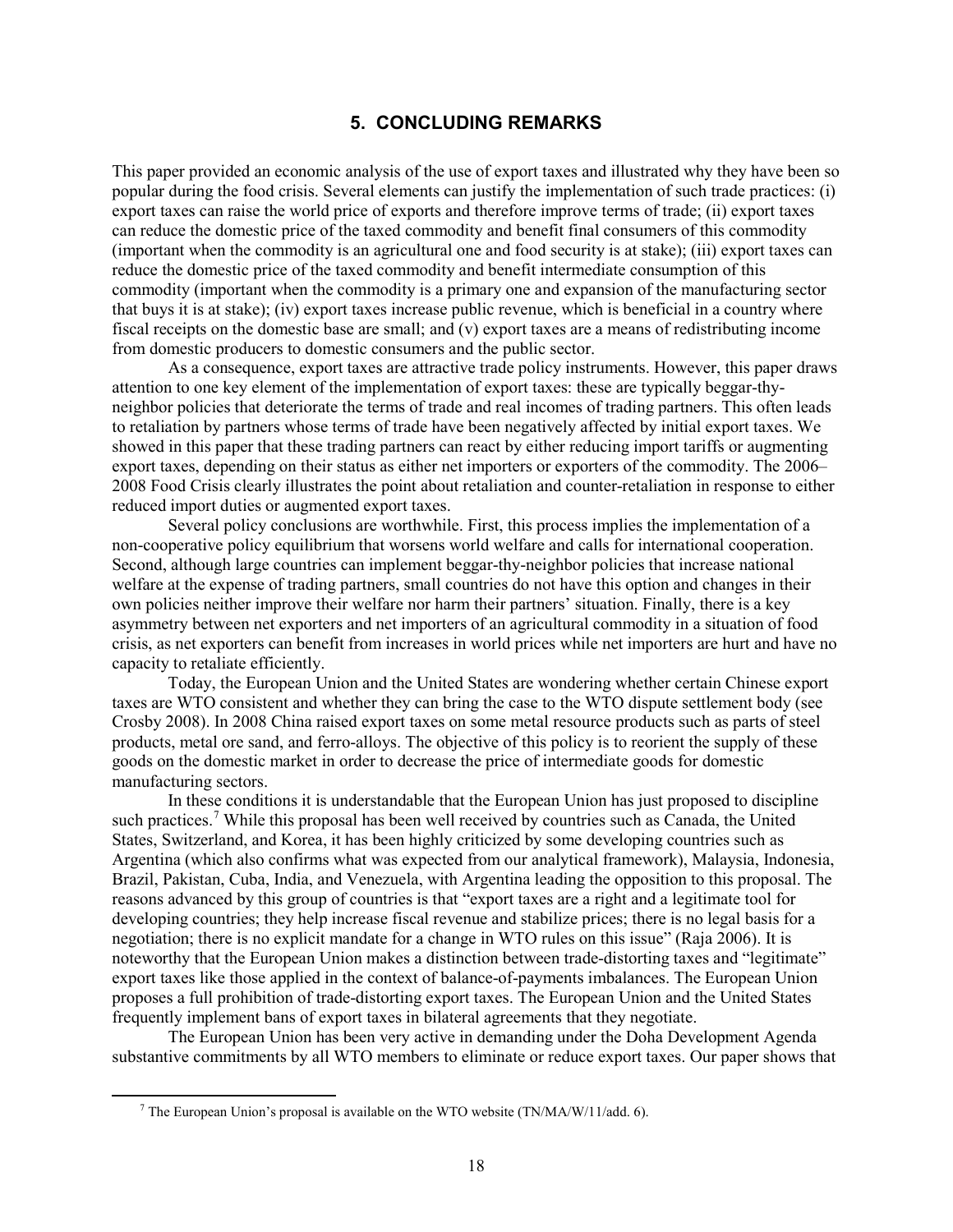export taxes and import tariffs exhibit strong similarities or can even be equivalent in terms of their impact on domestic and foreign welfare. Bringing some penalties into the WTO context in the area of export taxes may be justified, as these penalties exist in the domain of import tariffs. Moreover, another justification is the consideration of net food-importing small countries that can be strongly harmed in the event of a food crisis and by the escalation of export taxes throughout the world, and that do not have many policy instruments with which to address this kind of issue. Export taxes and export restrictions could clearly become a new and major bone of contention between high-income countries and agrifoodexporting middle-income countries in trade negotiations.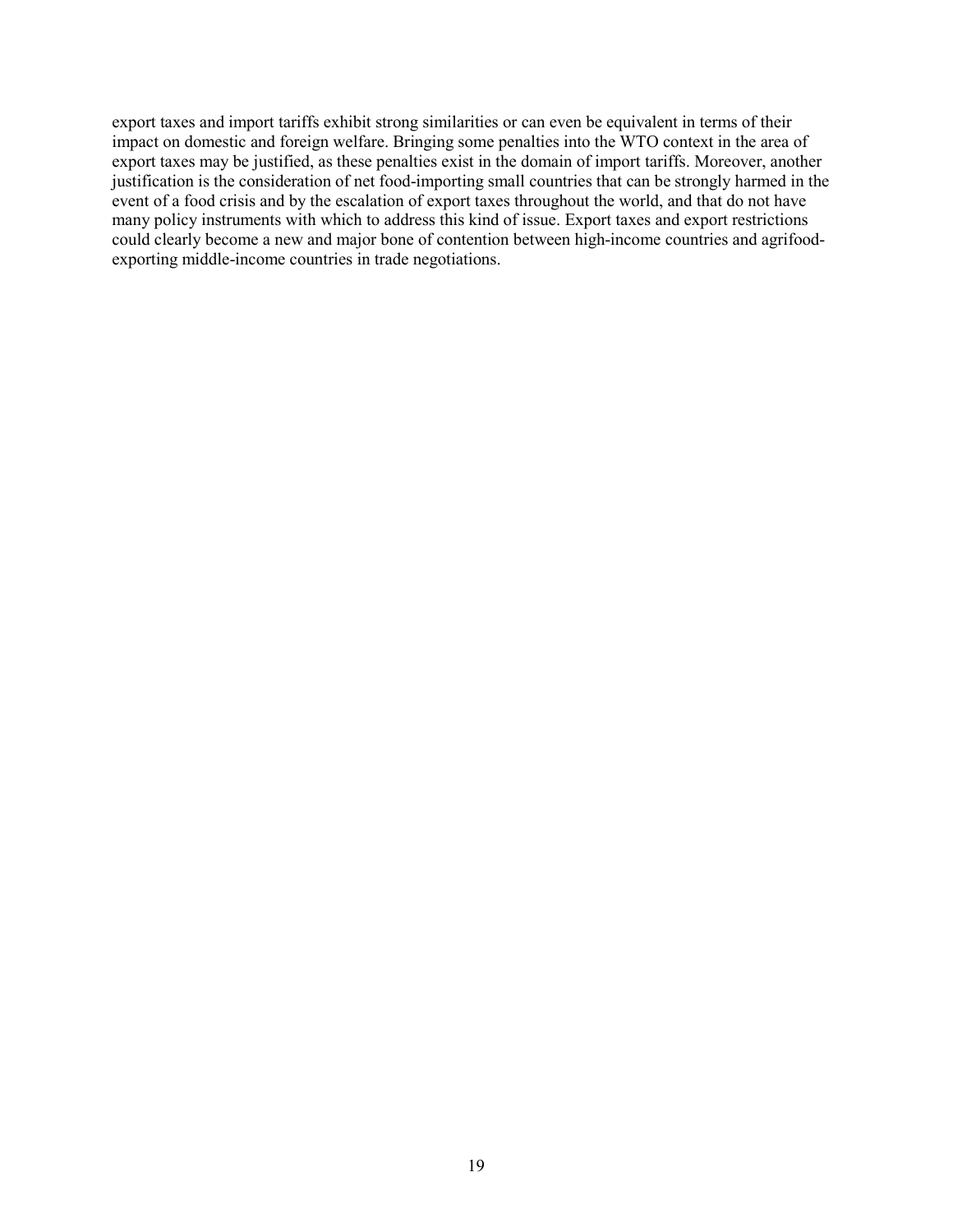# **APPENDIX: SUPPLEMENTARY TABLES**

| Country       | Trade restriction                                                                                                                                                                                                                                                                                                                                                                    |
|---------------|--------------------------------------------------------------------------------------------------------------------------------------------------------------------------------------------------------------------------------------------------------------------------------------------------------------------------------------------------------------------------------------|
| Thailand      | *Export ban on rice. $(05/07/08)$                                                                                                                                                                                                                                                                                                                                                    |
| Russia        | *Russia raised wheat export tariffs from 10% to 40%. (02/08)                                                                                                                                                                                                                                                                                                                         |
| Indonesia     | * The government passed new export laws to prevent produce from flooding out of the country, selling at<br>high international prices. Under Indonesia's new rules, only the state procurement agency Bulog is<br>allowed to sell overseas, and only when national stocks are above 3 million metric tons and domestic<br>prices are below a government target price. (04/08)         |
| Bolivia       | *Ban on exports of grain and meat products. (04/08)<br>*Ban on exports of vegetable oil.                                                                                                                                                                                                                                                                                             |
| Egypt         | *Ban on rice exports from April to October 2008. (04/08–10/08)                                                                                                                                                                                                                                                                                                                       |
| Pakistan      | *Banned private wheat exports to Afghanistan. (04/08)<br>*Imposed a 35% tariff on wheat and wheat products exports. (04/08)                                                                                                                                                                                                                                                          |
| Vietnam       | *Extended ban on rice exports until June. The permitted rice exports were to be cut to 3.5 million metric<br>tons in 2008, from 4.5 in 2007, between the months of January and September. $(03/08)$                                                                                                                                                                                  |
| Ecuador       | *Restriction on exports.                                                                                                                                                                                                                                                                                                                                                             |
| Nepal         | *The government announced on April 30, 2008, that it would ban exporting paddy, rice, and wheat until<br>mid-November 2008. (04/30/08)                                                                                                                                                                                                                                               |
| Bangladesh    | *The government banned exports of all but aromatic varieties of rice for six months, until November 7,<br>2008. (05/07/08)                                                                                                                                                                                                                                                           |
|               | *The government banned exports of soybeans and palm oil for six months. (04/08)                                                                                                                                                                                                                                                                                                      |
| Madagascar    | *The government banned rice exports. (05/14/08)                                                                                                                                                                                                                                                                                                                                      |
| Kazakhstan    | *The government banned wheat exports, which led to the World Food Programme (WFP) not purchasing<br>5,500 metric tons as planned. $(04/08)$                                                                                                                                                                                                                                          |
|               | *The government restricted exports of sunflower seeds. (06/08/08)                                                                                                                                                                                                                                                                                                                    |
|               | *The government set new export tariffs on cereals. (02/08)                                                                                                                                                                                                                                                                                                                           |
| Ethiopia      | *The government banned exports of major cereals and grain stockpiling, and suspended the WFP's local<br>purchases for emergency interventions. (02/08)                                                                                                                                                                                                                               |
| China         | *The government banned rice and maize exports to ensure sufficient domestic supply and to prevent<br>further increases in food prices. (01/01/08)                                                                                                                                                                                                                                    |
|               | *China began to adopt export quota license administration on some grain powder products. $(01/01/08)$<br>*The government increased taxes on food exports. (02/26/08)                                                                                                                                                                                                                 |
|               | *The government announced that it would remove the value added tax (VAT) rebate for grain exports and<br>levy provisional export taxes on grains and their flour products to discourage grain exports. (03/01/08)<br>*The government introduced export duties of 20% on wheat, buckwheat, barley, and oats and stepped up<br>wheat and maize sales from state reserves. (early 2008) |
|               | *China began to collect a one-year-long provisional export tariff on 57 categories of raw grain and powder<br>products such as wheat and corn in the range of $5-25\%$ . $(02/12/08)$                                                                                                                                                                                                |
| <b>Brazil</b> | *The government temporarily banned rice exports. (04/25/08)                                                                                                                                                                                                                                                                                                                          |
| Niger         | *The government imposed export controls on key agricultural commodities. (03/13/08)                                                                                                                                                                                                                                                                                                  |
| Iran          | *The government imposed a US\$300,000 export tax on the WFP, and as a result the WFP had to cancel an<br>order for 3,000 metric tons of wheat. (05/14/08)                                                                                                                                                                                                                            |

**Table A.1. Implementation of export restrictions during the food crisis (2006–2008)**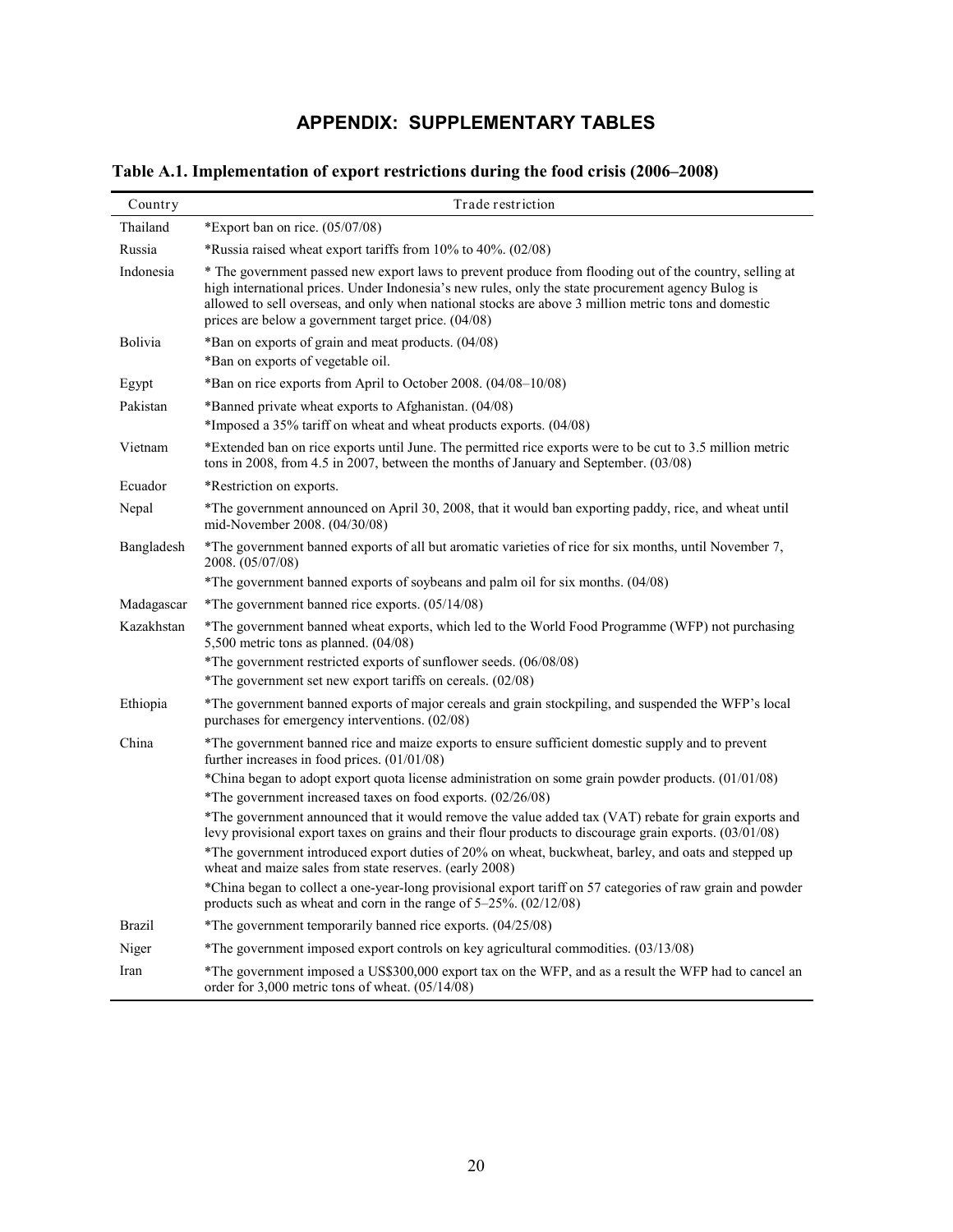## **Table A.1. Continued**

| Country   | Trade restriction                                                                                                                                                                                                                                          |  |  |  |  |
|-----------|------------------------------------------------------------------------------------------------------------------------------------------------------------------------------------------------------------------------------------------------------------|--|--|--|--|
| Cambodia  | *The government issued a two-month ban on rice exports. (04/08)                                                                                                                                                                                            |  |  |  |  |
| India     | *The government announced that it would ban exports of maize until October 15, 2008. (07/03/08)                                                                                                                                                            |  |  |  |  |
|           | *The government banned exports of nonbasmati rice, wheat, and edible oils; raised the minimum export<br>price of basmati rice from \$1,100 to \$1,200; and extended the ban on exports of pulses for one more year,<br>beginning April 1, 2008. (03/31/08) |  |  |  |  |
|           | *The government banned exports of rice at less than \$650 per ton, which is a 30% increase. This does not<br>include the 500,000 tons bought by Bangladesh under a state-to-state deal negotiated November 15, 2007.<br>(03/09/08)                         |  |  |  |  |
|           | *The government banned milk powder exports. (2007)                                                                                                                                                                                                         |  |  |  |  |
|           | *The government banned rice exports priced under \$505 per ton. (12/31/07)                                                                                                                                                                                 |  |  |  |  |
|           | *The government banned rice exports priced under \$425 per ton. (10/07)                                                                                                                                                                                    |  |  |  |  |
|           | *Export of nonbasmati rice was restricted, with the imposition of a high minimum export price of \$500 per<br>ton. $(02/09/08)$                                                                                                                            |  |  |  |  |
| Tanzania  | *The government announced that it would ban re-exports of rice in order to curb a looming food shortage.<br>(05/02/08)                                                                                                                                     |  |  |  |  |
|           | *The government banned exports of agricultural commodities. (02/08)                                                                                                                                                                                        |  |  |  |  |
| Argentina | *To guarantee domestic grain supplies during an election year and keep prices under control, the<br>government closed its wheat export registry in March 2007. (05/14/08)                                                                                  |  |  |  |  |
|           | *The government halted rice exports except to Brazil. (04/08)                                                                                                                                                                                              |  |  |  |  |
|           | *The government delayed the reopening of its export registry from March 17 to April 21. (04/08)                                                                                                                                                            |  |  |  |  |
|           | *The government raised export taxes on soybeans from 35% to 45% and increased a tax on exports of<br>corn, wheat, and beef to curb fast-rising domestic food prices. (04/02/08)                                                                            |  |  |  |  |
|           | *The government, in order to boost revenue, introduced a new system of sliding-scale export taxes on<br>grains and oilseeds, which significantly raised levies on soy and sunflower seed products. (04/08)                                                 |  |  |  |  |
|           | *The government reinforced the variable tax system for oilseeds and cereal exports.                                                                                                                                                                        |  |  |  |  |
|           | *The government postponed the renewal of the liberalization regime for bovine meat exports.                                                                                                                                                                |  |  |  |  |
| Malaysia  | Flour exports were allowed only with a special license. (03/09)                                                                                                                                                                                            |  |  |  |  |
| Zambia    | The government reinstated the export ban applicable for any new maize contracts.                                                                                                                                                                           |  |  |  |  |

Source: IFPRI.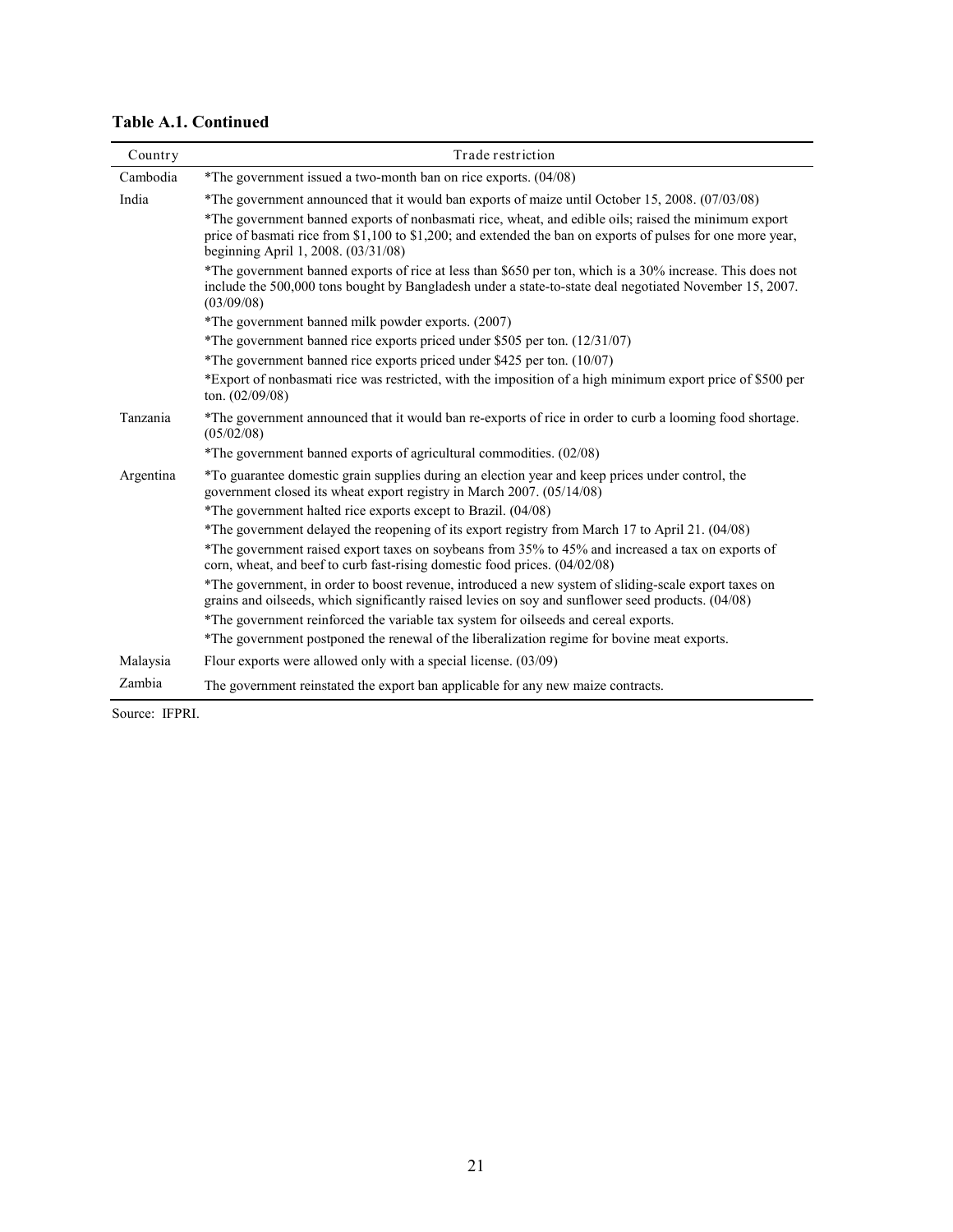| Country   | Product                                                                                               | Tax Rate (%)    | Date     | <b>Source</b>                                                                         |
|-----------|-------------------------------------------------------------------------------------------------------|-----------------|----------|---------------------------------------------------------------------------------------|
|           | Soy                                                                                                   | 35              | $Nov-07$ | http://www.worlenegy.net/public information/show n<br>ews.php?nid=97                  |
|           | Soy meals; Soy oils                                                                                   | 32              | Nov-07   |                                                                                       |
|           | Soy-based biodiesel                                                                                   | 2.5 (effective) | $Nov-07$ |                                                                                       |
|           | Corn                                                                                                  | 25              | $Nov-07$ |                                                                                       |
|           | Corn and sugar-based ethanol                                                                          |                 | $Nov-07$ |                                                                                       |
| Argentina | Biodiesel                                                                                             | 20              | Mar-08   |                                                                                       |
|           | Crude palm oil                                                                                        | 3               | $Jun-09$ | http://www.worldenergy.net                                                            |
| Indonesia | Raw hides and skins                                                                                   | 15              | $Dec-07$ | http://trade.ec.europa.eu/doclib/docs/2008/february/tra<br>doc 137761.pdf             |
|           | Anthracite, not agglomerated, pulverized or non-pulverized                                            | $\overline{0}$  | Jan-08   | http://www.steelchinese.com/index.php?option=com c<br>ontent&task=view&id=32&Itemid=2 |
|           | Bituminous coking coal, not agglomerated, pulverized or non-pulverized                                | $\theta$        | $Jan-08$ |                                                                                       |
|           | Other bituminous coal, other than coking coal, not agglomerated, pulverized<br>or non-pulverized      | $\theta$        | $Jan-08$ |                                                                                       |
|           | High-carbon-content coal, not agglomerated, pulverized or non-pulverized                              | $\theta$        | $Jan-08$ |                                                                                       |
|           | Briquettes, ovoids & similar solid fuels manifactured from coal                                       | $\theta$        | $Jan-08$ |                                                                                       |
|           | Coke & semi-coke, agglomerated or non-agglomerated                                                    | $\theta$        | Jan-08   |                                                                                       |
|           | Retort carbon                                                                                         | $\theta$        | $Jan-08$ |                                                                                       |
|           | Coal, water, producer gas $\&$ similar gases, other than petroleum gases $\&$<br>gaseous hydrocarbons |                 | $Jan-08$ |                                                                                       |
|           | Tar distilled from coal, lignite, peat or other mineral tars                                          |                 | $Jan-08$ |                                                                                       |
|           | Motor gasiline $&$ aviation gasoline                                                                  |                 | $Jan-08$ |                                                                                       |
|           | Naphtha                                                                                               |                 | Jan-08   |                                                                                       |
|           | Aviation kerosene                                                                                     |                 | $Jan-08$ |                                                                                       |
|           | Light diesel oil                                                                                      |                 | $Jan-08$ |                                                                                       |
|           | Fuel oil No.5 to No.7 (National Code)                                                                 | 3               | $Jan-08$ |                                                                                       |
|           | High-purity polysilicon, weight less than or equal to 99.99% of silicon                               | 2               | $Jan-08$ |                                                                                       |
|           | Nickel ore sand and concentrate                                                                       | 15              | $Jan-08$ |                                                                                       |
|           | Unalloyed pig iron                                                                                    | 25              | $Jan-08$ |                                                                                       |
|           | Partial steel billet                                                                                  | 25              | Jan-08   |                                                                                       |
| China     | Semi-finished stainless steel products                                                                | 15              | Jan-08   |                                                                                       |

## **Table A.2. Export restrictions in effect today (nonexhaustive list)**

Source: Authors' investigation.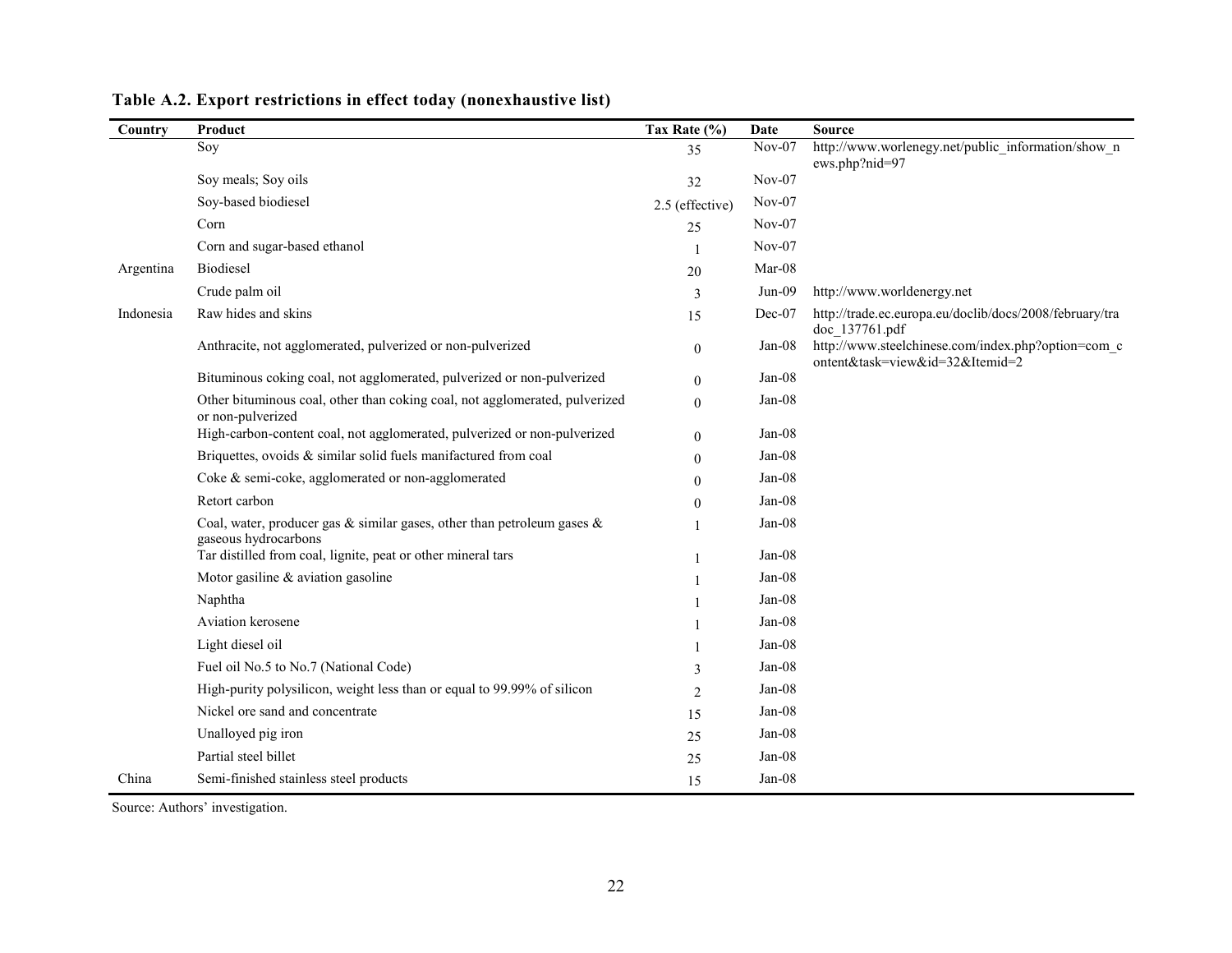#### **REFERENCES**

- Amiruddin, M. N. 2003. Palm oil products exports, prices and export duties: Malaysia and Indonesia compared. *Oil Palm Industry Economic Journal* 3 (2): 15–20.
- Bautista, R. M. 1996. Export tax as income stabiliser under alternative policy regimes: The case of Philippine copra. In *Choice, growth and development: Emerging and enduring issues*, ed. E. de Dios and R. V. Fabella. Quezon City, the Philippines: University of the Philippines Press.
- Bchir, H., Y. Decreux, J.-L. Guerin, and S. Jean. 2002. MIRAGE, a computable general equilibrium model for trade policy analysis. Centre d'Etudes Prospectives et d'Informations Internationales (CEPII), Paris. Working paper.
- Bickerdike, C. F. 1906. The theory of incipient taxes. *Economic Journal* 16: 529–535.
- Boumellassa, H., D. Laborde, and C. Mitaritonna. 2009. *A consistent picture of the protection across the world in 2004: MAcMapHS6 version 2*. IFPRI Discussion Paper. Washington, D.C.: International Food Policy Research Institute.
- Broda, C., N. Limao, and D. Weinstein. 2006. *Optimal tariffs: The evidence*. NBER Working Paper No. 12033. Cambridge, Mass., U.S.A.: National Bureau of Economic Research.
- Corden, W. M. 1971. *The theory of protection*. Oxford, U.K.: Clarendon Press.
- Crosby, D. 2008. WTO legal status and evolving practice of export taxes. *Bridges* 12 (5).
- Deardorff, A. V., and I. Rajaraman. 2005. *Can export taxation counter monopsony power?* RSIE Discussion Paper. Ann Arbor, Mich., U.S.A.: Research Seminar in International Economics, University of Michigan.
- Decreux, Y., and H. Valin, 2007. MIRAGE, Updated Version of the Model for Trade Policy Analysis: Focus on Agriculture and Dynamics, CEPII Working Paper 15, October.
- Diamond, P. A. 1975. A many-person Ramsey rule. *Journal of Public Economics* 4: 335–342.
- Eaton, J., and G. M. Grossman. 1986. Optimal trade and industrial policy under oligopoly. *Quarterly Journal of Economics* CI: 383–406.
- Johnson, H. G. 1953. Optimum tariffs and retaliation. *Review of Economic Studies* 21: 142–153.
- McCulloch, N., L. Winters, and X. Cirera. 2001. *Trade liberalization and poverty: A handbook*. London: Centre for Economic Policy Research.
- Mitra, S., and T. Josling. 2009. *Agricultural export restrictions: Welfare implications and trade disciplines*. IPC Position Paper, Agricultural and Rural Development Series. Washington, D.C.: International Food and Agricultural Trade Policy Council.
- Narayanan, B. G., and T. L. Walmsley, eds. 2008. *Global trade, assistance, and production: The GTAP 7 data base*. West Lafayette, Ind., U.S.A.: Center for Global Trade Analysis, Purdue University.
- Piermartini, R. 2004. *The role of export taxes in the field of primary commodities*. WTO Discussion Paper. Geneva: World Trade Organization.
- Raja, K. 2006. Clash in NAMA talks on proposed export-tax rules. SUNS, June 1.
- Ramsey, F. P. 1927. A contribution to the theory of taxation. *Economic Journal* 37: 47–61.
- Rodrick, D. 1989. Optimal trade taxes for a large country with non-atomistic firms. *Journal of International Economics* 26: 157–167.
- Warr, P. G. 2001. Welfare effects of an export tax: Thailand's rice premium. *American Journal of Agricultural Economics* 83 (4): 903–920.
	- \_\_\_\_\_\_\_\_. 2002. Export taxes and income distribution: The Philippine coconut levy. *Weltwirtschaftliches Archiv* 138 (3): 437–457.
- World Bank. 1998. *Indonesia, strengthening forest conservation*. Washington, D.C.: World Bank.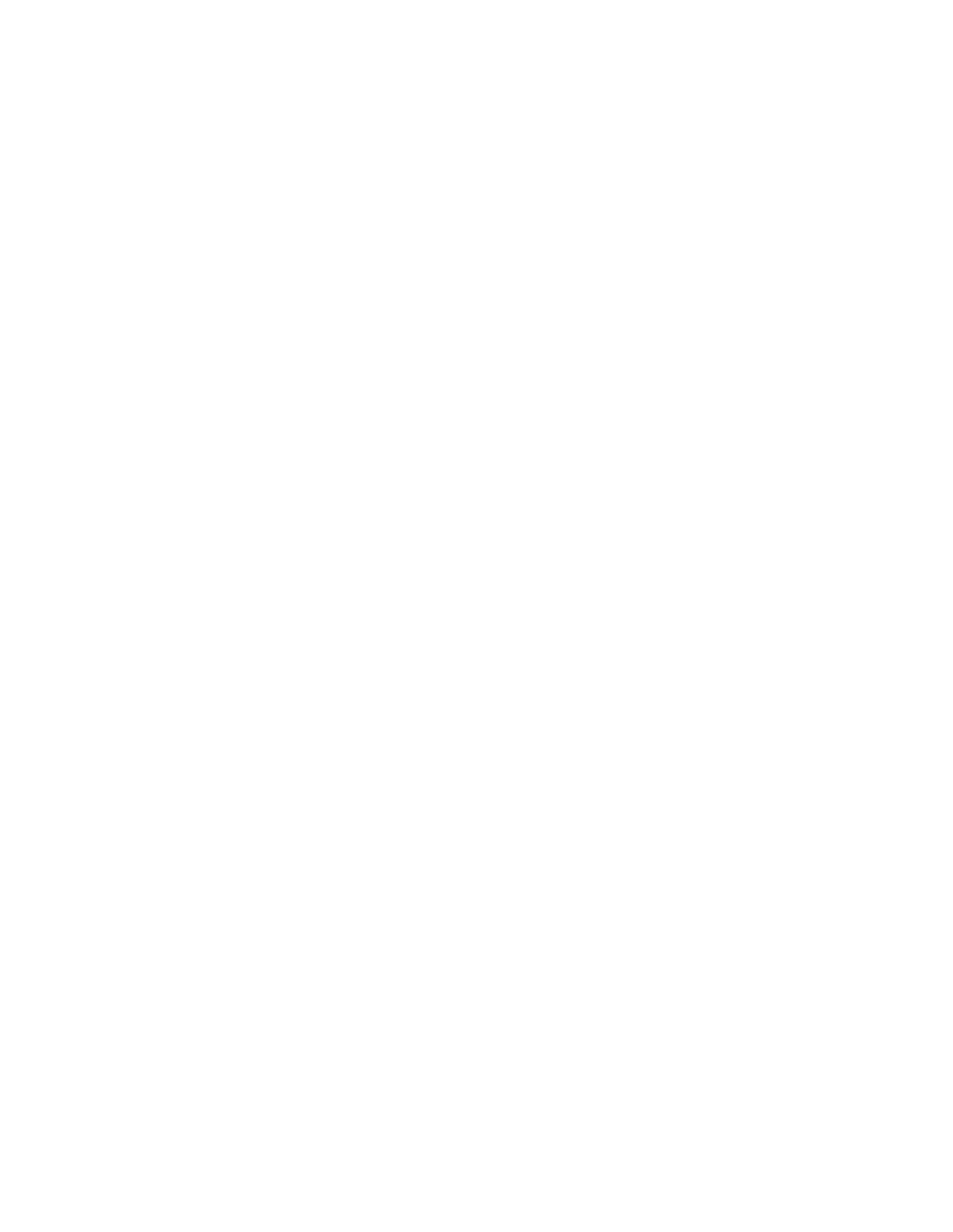### **RECENT IFPRI DISCUSSION PAPERS**

#### **For earlier discussion papers, please go to [http://www.ifpri.org/publications/results/taxonomy%3A468.](http://www.ifpri.org/publications/results/taxonomy%3A468) All discussion papers can be downloaded free of charge.**

- 993. What is the irrigation potential for Africa? A combined biophysical and socioeconomic approach. Liangzhi You, Claudia Ringler, Gerald Nelson, Ulrike Wood-Sichra, Richard Robertson, Stanley Wood, Zhe Guo, Tingju Zhu, and Yan Sun, 2010.
- 992. *Impact of farmer field schools on agricultural productivity and poverty in East Africa*. Kristin Davis, Ephraim Nkonya, Edward Kato, Daniel Ayalew Mekonnen, Martins Odendo, Richard Miiro, and Jackson Nkuba, 2010.
- 991. *Exploring the long-term impact of development interventions within life-history narratives in rural Bangladesh*. Peter Davis, 2010.
- 990. *The costs and benefits of duty-free, quota-free market access for poor countries: Who and what matters?* Antoine Bouët, David Laborde Debucquet, Elisa Dienesch, and Kimberly Elliot, 2010.
- 989. *Mountains, global food prices, and food security in the developing world*. Kamiljon T. Akramov, Bingxin Yu, and Shenggen Fan, 2010.
- 988. *Examining the dynamic relationship between spot and future prices of agricultural commodities*. Manuel Hernandez and Maximo Torero, 2010.
- 987. *Dynamic agricultural supply response under economic transformation: A case study of Henan Province.* Bingxin Yu, Fengwei Liu, and Liangzhi You, 2010.
- 986. *R&D investment in national and international agricultural research: An ex-ante analysis of productivity and poverty impact.* Alejandro Nin Pratt and Shenggen Fan, 2010
- 985. *Food security and economic development in the Middle East and North Africa: Current state and future perspectives.* Clemens Breisinger, Teunis van Rheenen, Claudia Ringler, Alejandro Nin Pratt, Nicolas Minot, Catherine Aragon, Bingxin Yu, Olivier Ecker, and Tingju Zhu, 2010.
- 984. *Improving resource allocation and incomes in Vietnamese agriculture: A case study of farming in the Dong Nai River Basin*. Joshua Dewbre, 2010.
- 983. *Positional spending and status seeking in rural China*. Philip H. Brown, Erwin Bulte, and Xiaobo Zhang, 2010.
- 982. *Assessing food security in Yemen: An innovative integrated, cross-sector, and multilevel approach*. Olivier Ecker, Clemens Breisinger, Christen McCool, Xinshen Diao, Jose Funes, Liangzhi You, and Bingxin Yu, 2010.
- 981. *Long-term impact of investments in early schooling: Empirical evidence from rural Ethiopia.* Subha Mani, John Hoddinott, and John Strauss, 2010.
- 980. *Infrastructure and cluster development: A case study of handloom weavers in Ethiopia*. Gezahegn Ayele, Lisa Moorman, Kassu Wamisho, and Xiaobo Zhang, 2010.
- 979. *Country-level impact of global recession and China's stimulus package: A general equilibrium assessment*. Xinshen Diao, Yumei Zhang, and Kevin Z. Chen, 2010.
- 978. *Emergence of Sri Lanka in European fish trade: Is there cause for concern in the Lake Victoria Region (East Africa)?*  Andrew Muhammad and Guyslain Ngeleza, 2010.
- 977. *China has reached the Lewis Turning Point*. Xiaobo Zhang, Jin Yang, and Shenglin Wang, 2010.
- 976. *The medium-term impact of the primary education stipend in rural Bangladesh*. Bob Baulch, 2010.
- 975. *A review of empirical evidence on gender differences in nonland agricultural inputs, technology, and services in developing countries.* Amber Peterman, Julia Behrman, and Agnes Quisumbing, 2010.
- 974. *An experiment on the impact of weather shocks and insurance on risky investment.* Ruth Vargas Hill and Angelino Viceisza, 2010.
- 973. *Engendering agricultural research.* Ruth Meinzen-Dick, Agnes Quisumbing, Julia Behrman, Patricia Biermayr-Jenzano, Vicki Wilde, Marco Noordeloos, Catherine Ragasa, Nienke Beintema, 2010.
- 972. *Sarpanch Raj: Is the president all powerful? The case of village councils in India. Nethra Palaniswamy, 2010.*